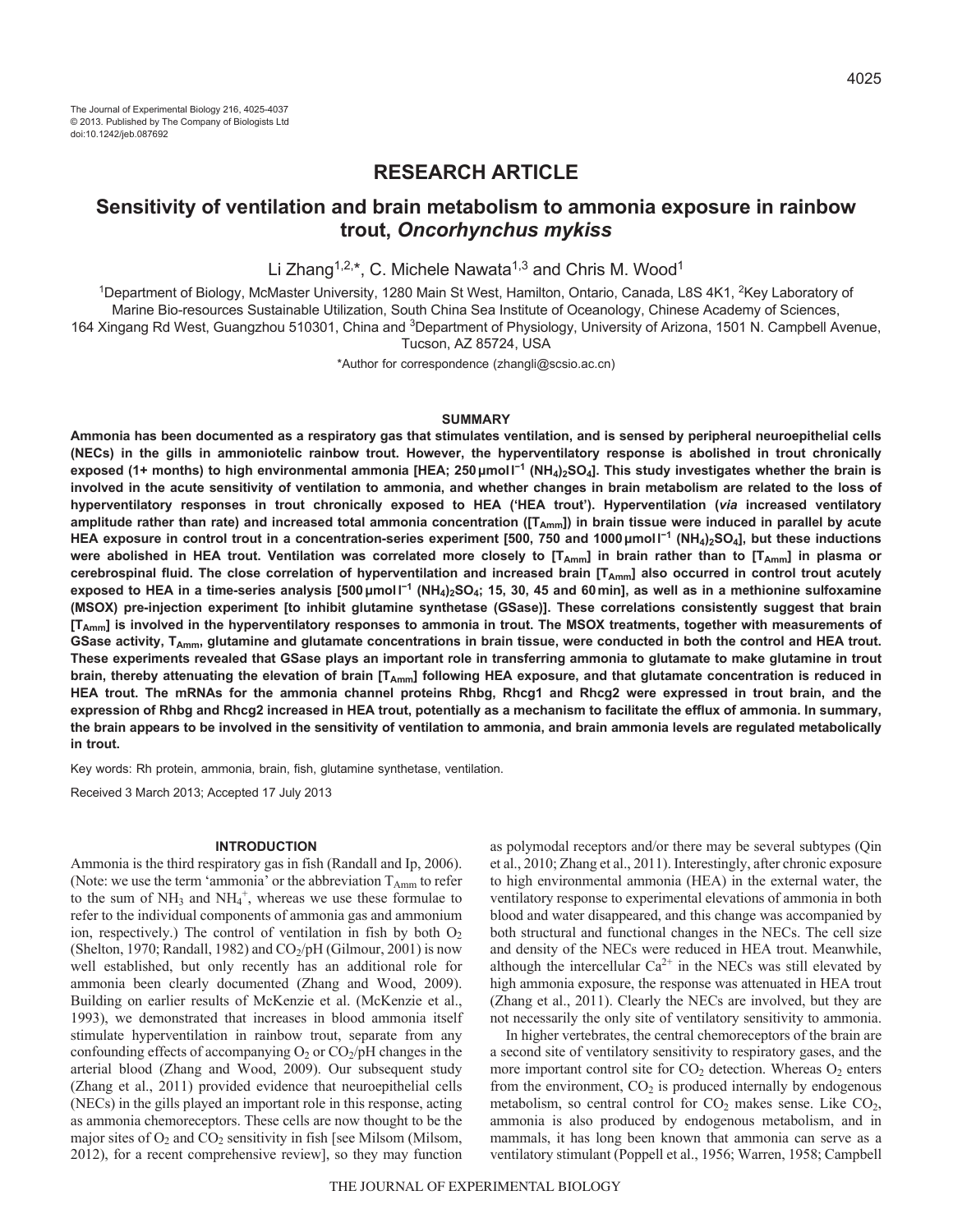et al., 1973; Wichser and Kazemi, 1974). The exact mechanism is unknown, but the best correlation appears to be with total ammonia concentrations ( $[T_{Amm}]$ ) in the brain tissue, rather than with blood plasma or cerebrospinal fluid (CSF) concentrations (Wichser and Kazemi, 1974). In fish, there has been only minimal research on potential central chemoreceptivity to  $O_2$  and  $CO_2/pH$ , and none on ammonia. However, a recent review (Milsom, 2012) noted that with respect to  $O_2$ , all efforts to evoke a ventilatory response have failed, and with respect to  $CO_2/pH$ , that there is firm evidence only in airbreathing fish, although at least one study has indicated a contribution from brain intracellular  $pH (pH<sub>i</sub>)$  in a water-breathing elasmobranch (Wood et al., 1990).

Nevertheless, several lines of evidence suggest that central sensitivity to ammonia as a ventilatory stimulant is certainly a possibility in fish. Ammonia readily crosses the blood–brain barrier in teleost fish, because when blood ammonia levels increase during HEA, intracellular ammonia concentrations in the brain tissue also increase. While this has been widely documented in tropical fish (reviewed by Ip et al., 2001; Chew et al., 2005), it has also been seen in rainbow trout (Wright et al., 2007; Sanderson et al., 2010). Furthermore, mRNA expressions of the Rhbg and Rhcg1 glycoproteins have been detected in trout brain (Nawata et al., 2007); these appear to function as  $NH<sub>3</sub>$  channels (Nawata et al., 2010) and their expression decreases after 48 h of HEA exposure (Nawata et al., 2007). This could serve as an adaptive measure, decreasing brain permeability to ammonia during chronic exposure, thereby lessening the stimulus for hyperventilation. The enzyme glutamine synthetase (GSase), which detoxifies ammonia by adding it to glutamate, is high in brain tissue, and in trout increases in expression and/or activity of various GSase isoforms occur during HEA (Wicks and Randall, 2002; Wright et al., 2007); this could also decrease the central stimulus for hyperventilation during chronic HEA exposure.

The present study focuses on the possible central sensitivity to ammonia in the control of ventilation in the rainbow trout. Our overall hypothesis was that ventilatory changes would be closely associated with changes in brain tissue TAmm concentrations. As a first step, the general approach used by Wichser and Kazemi (Wichser and Kazemi, 1974) in mammals was adopted, examining the relative correlations of ventilation with plasma, CSF and brain tissue  $[T_{Amm}]$  during ammonia loading. Trout were challenged with HEA both acutely and after chronic (1+ month) exposure, the latter so as to examine how relationships changed after the hyperventilatory response accommodated. The mRNA expressions of Rh proteins in the brain were also examined in trout chronically exposed to HEA, to see whether the earlier reported downregulation (Nawata et al., 2007) persisted once the hyperventilatory response had abated. Blood acid-base and  $O_2$  status were also monitored, together with CSF pH and brain pH<sub>i</sub>, to assess whether possible changes in these parameters confounded interpretation. In a separate experiment, the time course of changes in brain  $T_{Amm}$  and ventilation were followed closely during acute HEA challenge. Methionine sulfoxamine (MSOX), a well-established inhibitor of GSase in previous fish studies (Ip et al., 2005; Veauvy et al., 2005; Wee et al., 2007; Sanderson et al., 2010) was also employed in both acute and chronic exposures, together with measurements of GSase activity, and concentrations of  $T_{Amm}$ , glutamine, and glutamate in brain tissue. These tests examined how ammonia detoxification in the brain interacts with the ventilatory responses to ammonia. While correlation does not prove causation, our overall results support the idea that the brain is involved in the sensitivity of ventilation to ammonia in trout.

# **MATERIALS AND METHODS Fish husbandry and chronic HEA exposure**

All procedures were approved by the McMaster University Animal Research Ethics Board and are in accordance with the Guidelines of the Canadian Council on Animal Care. Rainbow trout [*Oncorhynchus mykiss* (Walbaum), 200–300g] were obtained from Humber Springs Trout Hatchery (Orangeville, ON, Canada) and then acclimated to laboratory conditions for more than 1 week before experimentation. The trout were held in flowing dechlorinated Hamilton (ON, Canada) tapwater (in mmol<sup>1-1</sup>: 0.6 Na<sup>+</sup>, 0.7 Cl<sup>-</sup>, 0.05 K<sup>+</sup>, 1.0 Ca<sup>2+</sup>, 0.1 Mg<sup>2+</sup>; titration alkalinity 1.9 mequiv l<sup>-1</sup>; hardness  $140 \text{ mg} 1^{-1}$  as CaCO<sub>3</sub> equivalents; pH 7.8–8.0,  $12\pm1^{\circ}$ C). The fish were fed a commercial trout food (crude protein 41%; carbohydrates 30%; crude fat 11%; Martin Mills, Elmira, ON, Canada) at a ration of 2% body mass every 3days. All the fish were fasted at least 5days before experimentation, to minimize the influence of feeding on ammonia metabolism.

In chronic HEA treatments, trout were held in groups of 20 in tanks containing 8001 of dechlorinated Hamilton tapwater.  $(NH<sub>4</sub>)<sub>2</sub>SO<sub>4</sub>$  stock solution (adjusted to pH7.80) was added to the tanks to achieve a nominal HEA concentration of  $250 \mu$ mol<sup>1-1</sup> (i.e. 500 μmol<sup>1-1</sup> ammonia). Fish were fed (1% body mass) every 3days. At 24h after feeding, two-thirds of the water was renewed and an appropriate amount of  $(NH<sub>4</sub>)<sub>2</sub>SO<sub>4</sub>$  was added to maintain the correct HEA concentration. In the control treatment, the fish were held under the same conditions as for the ammonia-exposed fish, but without adding  $(NH_4)_2SO_4$  to water. The acclimation lasted 1 to 2months, and ammonia concentrations were checked regularly by assay (Verdouw et al., 1978) to ensure that they remained within  $\pm 15\%$  of nominal values. (NH<sub>4</sub>)<sub>2</sub>SO<sub>4</sub> was used in acclimations and experimental tests because the sulfate ion was found to have no effect on ventilation in our previous study (Zhang and Wood, 2009). Nitrite concentrations were checked regularly in the HEA tanks using test strips (Aquarium Pharmaceuticals, Chalfont, PA, USA), and no concentrations were found above the detection limit of  $0.5 \text{ mg} \cdot 1^{-1}$ .

## **Acute exposure to a series of (NH4)2SO4 concentrations**

Trout were anaesthetized and irrigated with  $80 \,\text{mg}^{-1}$  tricaine methanesulphonate (MS-222; Syndel Laboratories, Vancouver, Canada; adjusted to pH7.8 with NaOH) in tapwater on an operating table. Buccal catheters (flared tubing Clay-Adams PE90, Sparks, MD, USA) were implanted by passing through a hole drilled in the roof of the mouth in order to monitor ventilation, as described by Holeton and Randall (Holeton and Randall, 1967). Dorsal aortic catheters were implanted by the method of Soivio et al. (Soivio et al., 1975), and filled with Cortland saline  $\lceil \text{in mmol} \rceil^{-1}$ : 124 NaCl, 5.1 KCl, 1.6 CaCl<sub>2</sub>, 0.9 MgSO<sub>4</sub>, 11.9 NaHCO<sub>3</sub>, 3.0 NaH<sub>2</sub>PO<sub>4</sub>, 5.6 glucose (Wolf, 1963)] in order to sample blood with minimal disturbance. Trout were then placed individually in darkened Plexiglas boxes (4.5l volume) served with constant aeration and flowing water (0.4lmin<sup>−</sup><sup>1</sup> ) and allowed to recover for 24h before experimentation. The fish that had been chronically exposed to HEA were always kept in water containing  $250 \mu \text{mol}^{-1}$  (NH<sub>4</sub>)<sub>2</sub>SO<sub>4</sub> (pH7.80) during surgery and recovery. Each treatment group consisted of five fish.

During experimentation, control trout [i.e. not previously exposed to (NH4)2SO4] were continuously exposed to clean water for 20min, and then to clean water for another 60min ('background' treatment), or to elevated concentrations of  $(NH_4)_2SO_4$  (500, 750 or 1000 μmol<sup>1-1</sup>) for 60 min in a flow exposure system (flow rate 0.5lmin<sup>−</sup><sup>1</sup> ). The latter was achieved by adding appropriate amounts of  $(NH_4)_2SO_4$  stock to the closed 4.51 boxes at 20 min from the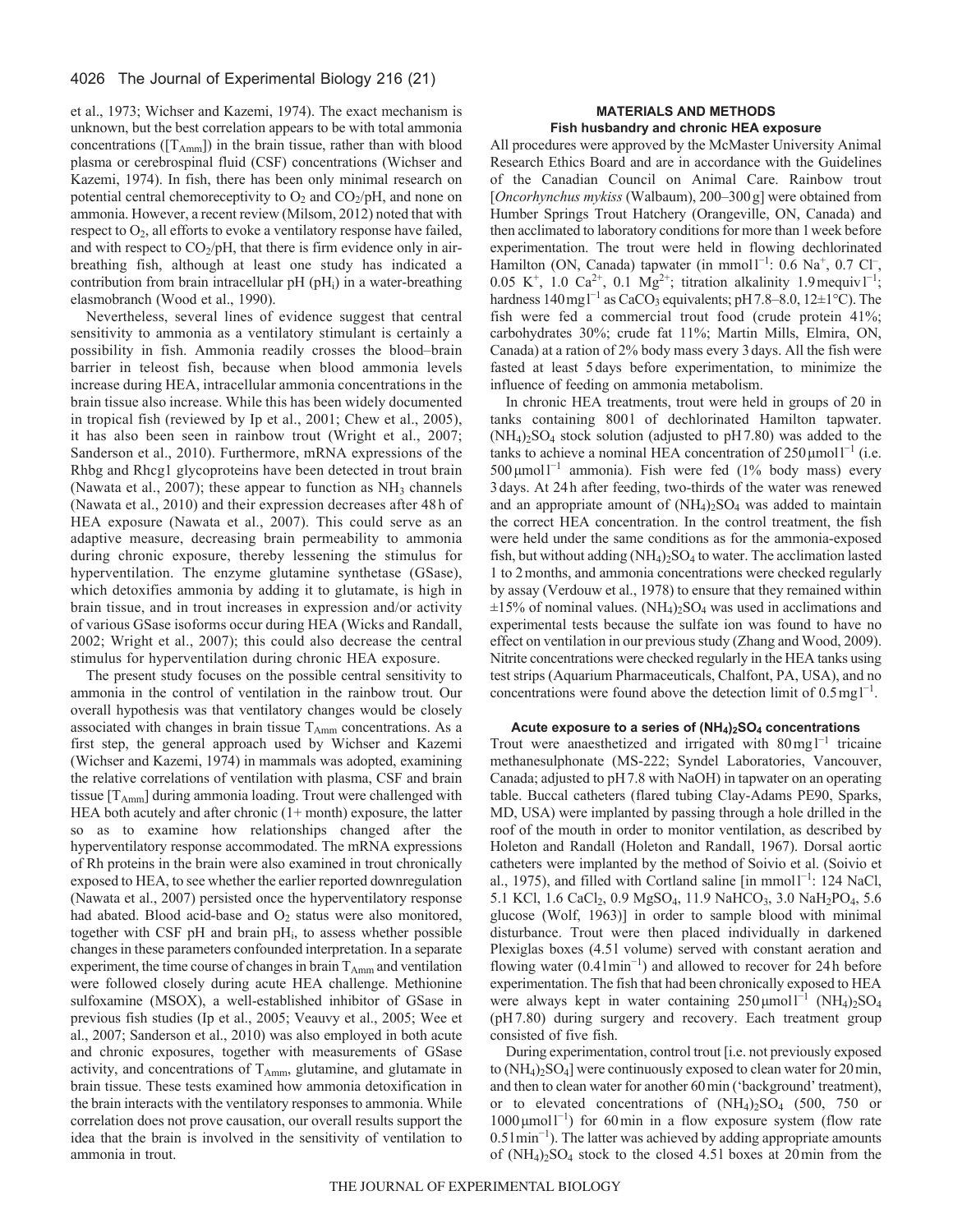start. Chronic HEA trout were continuously exposed to  $250 \mu$ moll<sup>-1</sup> (NH<sub>4</sub>)<sub>2</sub>SO<sub>4</sub> for 20 min, and then to 250 µmol<sup>1<sup>-1</sup></sup> (NH<sub>4</sub>)<sub>2</sub>SO<sub>4</sub> for another 60min (which constituted the 'background' treatment for the HEA trout), or to elevated concentrations of  $(NH<sub>4</sub>)<sub>2</sub>SO<sub>4</sub>$  (500 or  $1000 \mu$ mol $1^{-1}$ ) for 60 min. Ventilation was measured immediately before and at 10min intervals during the exposures (i.e. at 0, 10, 20, 30, 40, 50, 60, 70 and 80min), except in the background treatments, where ventilation was measured at 0, 20, 50 and 80min. Dorsal arterial blood samples (600μl each, with saline replacement) were drawn into a 1ml gas-tight Hamilton syringe (Reno, NV, USA) *via* the catheters immediately before the end of each exposure to a different  $(NH_4)_2SO_4$  concentration. At the end of experiments, trout were killed by an overdose of pH-adjusted MS-222 (250 mg  $I^{-1}$ ), and CSF and the brain were immediately sampled and frozen in liquid nitrogen.

CSF sampling was accomplished by inserting a  $50 \mu$ l gas-tight Hamilton syringe through the roof of the cranium at a predetermined spot and to a predetermined depth, so as to puncture into the ventricular space of the optic lobe, and then applying very gentle suction. Then the cranial cavity was opened by a scalpel blade, and the whole brain tissue was removed, wrapped in foil, and flash frozen in liquid nitrogen. The whole tissue sampling was finished within 2min.

# **Acute exposure to 500μmoll <sup>−</sup><sup>1</sup> (NH4)2SO4 in a time series**

Control trout [i.e. not previously exposed to  $(NH<sub>4</sub>)<sub>2</sub>SO<sub>4</sub>$ ] were anaesthetized and buccal-catheterized in the same way as described above. During experimentation, five separate groups of trout (*N*=5 each) were continuously exposed to  $500 \mu \text{mol}^{-1}$  (NH<sub>4</sub>)<sub>2</sub>SO<sub>4</sub> for 0, 15, 30, 45 or 60min, respectively, after initial exposure to clean water for 20min. Ventilation was measured immediately before the start and the end of these  $(NH_4)_2SO_4$  exposures. Brains were immediately sampled and frozen in liquid nitrogen immediately after the final ventilation measurement – i.e. at each sample time.

#### **MSOX pre-injection experiments**

MSOX was dissolved in Cortland saline to yield a  $60 \text{ mg} \text{ml}^{-1}$ stock. Control and HEA-exposed trout were anaesthetized, weighed, buccal-catheterized and injected intraperitoneally with Cortland saline  $(100 \mu l kg^{-1})$  or MSOX  $[100 \mu l kg^{-1}]$  or 6 mg kg<sup>-1</sup>, dosage derived from Sanderson et al. (Sanderson et al., 2010)]. They were then kept individually in darkened plexiglass boxes with aeration and flowing water for 48h to allow the effects of MSOX to develop. Trout (*N*=5 in each treatment) were continuously exposed to the background water [clean water for control trout and  $250 \mu \text{mol}^{-1}$  (NH<sub>4</sub>)<sub>2</sub>SO<sub>4</sub> for HEA trout, respectively] for 60min. An additional five trout in each treatment (control and HEA trout) were exposed to  $500 \mu \text{mol}^{-1}$  (NH<sub>4</sub>)<sub>2</sub>SO<sub>4</sub> for 60min after exposure to the background water. Ventilation was measured at the beginning and end of the high ammonia exposure. Brains were then sampled as above for later analysis of the tissue concentrations of ammonia, glutamine and glutamate, as well as GSase and glutaminase activities. Livers were also sampled for reference.

## **Measurement of ventilation**

Ventilation was measured using the system described by Zhang and Wood (Zhang and Wood, 2009), recording ventilation rate (*f*v, breaths min<sup>-1</sup>) and buccal pressure amplitude ( $\Delta P_{\text{buccal}}$ , cmH<sub>2</sub>O), as an index of stroke volume. Δ*P*buccal was calculated as the average value of 10 measurements of amplitude (randomly selected from periods of normal breathing, not using episodes of coughing or disturbance) and  $f<sub>v</sub>$  was calculated as the frequency of breaths in 1min. Ventilation index was calculated as the product of relative  $\Delta P_{\text{buccal}}$  and relative  $f_{v}$ , where the reference values (equal to 1) were taken during the control period when the fish were exposed to only background conditions, prior to any exposures to elevated  $(NH_4)_2SO_4$ .

## **Analysis of blood and tissue samples**

Methods for analysis of blood and plasma samples followed those detailed by Zhang and Wood (Zhang and Wood, 2009). In brief, arterial whole-blood  $pH_a$  (i.e. plasma  $pH$ ) and  $P_aO_2$  were measured in 12°C thermostatted chambers using a combination glass pH microelectrode (Biotrode, Hamilton, Reno, NV, USA) coupled to a PHM82 standard pH meter (Radiometer, Copenhagen, Denmark), and a Radiometer polarographic oxygen electrode coupled to a polarographic amplifier (Model 1900, A-M Systems, Everett, WA, USA), respectively. Whole-blood  $O_2$  content  $(C_aO_2)$  was measured using a blood oxygen content analyzer (Oxycon, Cameron Instrument Company, Port Aransas, TX, USA). Whole-blood hemoglobin was measured colorimetrically using Drabkin's reagent (Sigma-Aldrich, St Louis, MO, USA). Plasma was separated by centrifugation at  $9000 g$  for 30 s. Plasma and CSF T<sub>Amm</sub> concentrations were measured using a commercial kit (Raichem, San Diego, CA, USA) based on the glutamate dehydrogenase/NAD method. Plasma total  $CO<sub>2</sub>$  was measured using a Corning model 965 CO<sub>2</sub> analyzer (Lowell, MA, USA). Plasma CO<sub>2</sub> tension ( $P_aCO_2$ ) and bicarbonate concentration ( $[HCO_3^-]_a$ ) were calculated using the Henderson–Hasselbalch equation with plasma  $pK'$  values and  $CO<sub>2</sub>$ solubility coefficients for trout plasma at 12°C from Boutilier et al. (Boutilier et al., 1984).

pHi in brain was measured using a method described by Pörtner et al. (Pörtner et al., 1990). The frozen brain tissue was ground in liquid nitrogen using a mortar and pestle. Approximately 0.1g of tissue powder was immediately transferred to a 1.5ml bullet tube and resuspended in 1 ml ice-cold medium containing  $150$  mmol $1^{-1}$ potassium fluoride and 6mmol<sup>1-1</sup> Na<sub>2</sub>-NTA (nitrilotriacetic acid) on ice. The resuspension was then centrifuged at  $14,000$  rpm at  $4^{\circ}$ C for 15min, and the supernatant was removed and kept on ice, until pH measurement using the same microelectrode and 12°C thermostatted chamber as for blood and CSF pH measurements.

TAmm, glutamine and glutamate concentrations in brain tissue were measured using the method of Lund (Lund, 1986). Tissue powder was obtained as described above and a weighed amount  $(\sim 0.1 \text{ g})$  was transferred to a 1.5ml bullet tube. A 0.5ml aliquot of ice-cold  $HClO<sub>3</sub>$  (8%, with 1 mmol<sup>1-1</sup> EDTA) was added, mixed with the powder using a needle, and then the suspension was vortexed. Thereafter, the mixture was kept on ice for 5min and centrifuged at 18,000*g* at 4°C for 5min. Then 250μl of the supernatant was withdrawn to another tube and neutralized by adding 125μl KOH solution  $(2 \text{ mol}^{-1})$ , supplemented with  $0.4 \text{ mol}^{-1}$  imidazole and  $0.4 \text{ mol}^{-1}$  KCl). After centrifuging again, the supernatant was removed and kept for T<sub>Amm</sub> measurement by the same Raichem kit as used for plasma and CSF  $T_{Amm}$ . Glutamine and glutamate were measured using a glutamine/glutamate kit (Sigma-Aldrich) for spectrophotometric measurements *via* enzymatic deamination of Lglutamine and dehydrogenation of L-glutamate, with conversion of  $NAD<sup>+</sup>$  to NADH.

Brain and liver GSase activities were assayed based on the production of γ-glutamyl hydroxamate as described by Shankar and Anderson (Shankar and Anderson, 1985). Glutaminase activities were assayed based on the measurement of the production of ammonia (using the Raichem kit) *via* deamination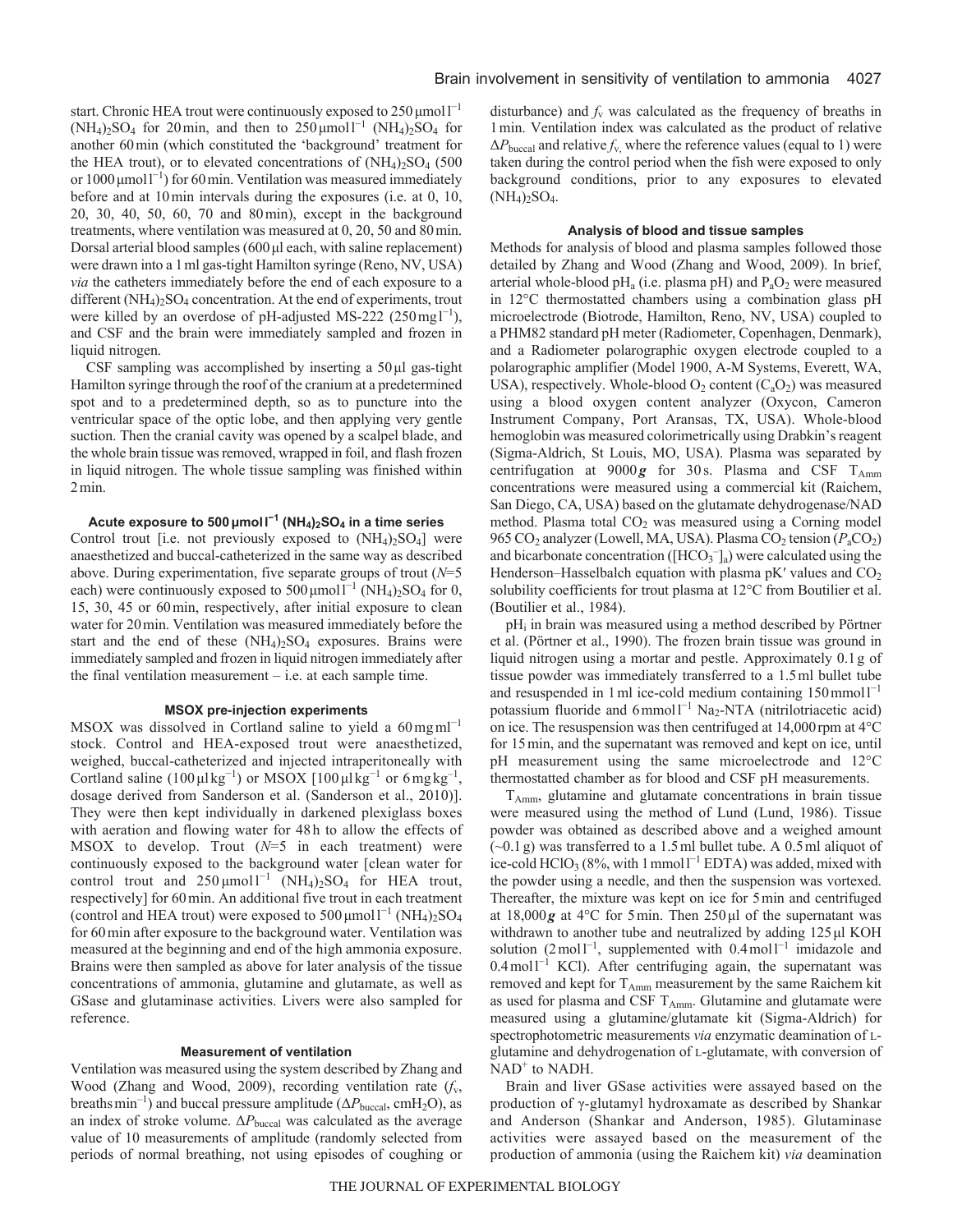of glutamine. The protocol followed the Sigma quality control test procedure SSGLUT02 with modifications: specifically, the tissues were ground in liquid nitrogen and homogenized in PBS buffer, and the enzymatic reactions were performed over 15min at 12°C.

#### **Brain Rh gene expression**

Fresh brain was dissected from control and chronically HEAexposed trout killed by overdose with pH-adjusted MS-222  $(250 \text{ mg} l^{-1})$  and placed into five volumes of pre-chilled TRIzol (Invitrogen, Burlington, ON, Canada) immediately after rinsing with PBS. Total RNA was extracted by a TRIzol protocol, quantified by spectrophotometry, and electrophoresed on 1% agarose gels stained with ethidium bromide to verify integrity. One microgram of total RNA of each sample was used to synthesize the first strand cDNA by employing an oligo (dT17) primer and Superscript II reverse transcriptase (Invitrogen). Samples were stored at –20°C overnight for quantitative real-time PCR (qPCR)

The primers of Rhbg (forward: cgacaacgacttttactaccgc, reverse: gacgaagccctgcatgagag), Rhcg1 (forward: catcctcagcctcatacatgc, reverse: tgaatgacagacggagccaatc) and Rhcg2 (forward: cctcttcggagtcttcatc, reverse: ctatgtcgctggtgatgttg) for qPCR were described and validated in rainbow trout by Nawata et al. (Nawata et al., 2007). qPCR analyses were performed on an Mx3000P QPCR System (Stratagene, Cedar Creek, TX, USA). The 20μl reactions containing 1μl DNaseI-treated (Invitrogen) cDNA, 4pmol of each primer, 10μl of Platinum SYBR Green qPCR SuperMix-UDG (Invitrogen) and 0.8μl of ROX (1:10 dilution) were performed at  $50^{\circ}$ C (2min) and 95 $^{\circ}$ C (2min), followed by 40 cycles of 95 $^{\circ}$ C (15s) and 60°C (30s). Melt-curve analysis confirmed production of a unique product, and gel electrophoresis verified the presence of a single band. A non-reverse-transcribed sample controlled for possible genomic DNA contamination. Elongation factor-1α (EF-1α, GenBank AF498320) expressions were constant and were used as endogenous standards to calculate relative mRNA expressions by the standard curve method.

# **Statistical analysis**

Data are expressed as means  $\pm$  1 s.e.m. A one-way repeatedmeasures ANOVA followed by Dunnett's test was applied to compare the  $f_v$  and  $\Delta P_{\text{buccal}}$  during (NH<sub>4</sub>)<sub>2</sub>SO<sub>4</sub> exposures back to initial control values. A two-way or three-way ANOVA followed by Tukey's test was applied to compare Δ*P*buccal, *f*v, ventilation index, and variables in brain, CSF and blood in different experimental treatments in both control fish and those chronically exposed to HEA. A one-way ANOVA was applied to compare Rh mRNA expression means between control and HEA trout. A significance level of *P*<0.05 was employed throughout. All statistical tests were run using SigmaStat (version 3.1; Systat Software, San Jose, CA, USA).

## **RESULTS**

## **Acute exposure to a series of (NH4)2SO4 concentrations**

In control trout prior to exposure to different waterborne ammonia concentrations, the  $\Delta P_{\text{buccal}}$  and  $f_v$  were similar in all treatments at 1.5±0.2mmHg and 55±4breathsmin<sup>−</sup><sup>1</sup> , respectively (Fig.1). Δ*P*buccal (Fig. 1A) and  $f_v$  (Fig. 1D) remained constant when control trout were kept in background clean water. After acute exposure to 500 or 1000 μmol<sup>1-1</sup> (NH<sub>4</sub>)<sub>2</sub>SO<sub>4</sub>, ΔP<sub>buccal</sub> values were increased significantly after 30–40min of the exposure, up to 147% (Fig.1B) or 184% (Fig. 1C), respectively, of the initial amplitude at the end, whereas  $f<sub>v</sub>$ did not change (Fig. 1E,F). Acute exposure to  $750 \mu$ moll<sup>-1</sup> (NH<sub>4</sub>)<sub>2</sub>SO<sub>4</sub> caused changes of  $\Delta P_{\text{buccal}}$  (and no change in  $f_v$ ) similar to the other elevated  $(NH_4)_2SO_4$  exposures, so the results are not shown. These results confirmed that acute exposure to elevated ammonia [>500 μmol<sup>1-1</sup> (NH<sub>4</sub>)<sub>2</sub>SO<sub>4</sub>] induced hyperventilation in trout.

In HEA trout, Δ*P*buccal and *f*<sup>v</sup> were 1.5±0.2mmHg and 54±3breathsmin<sup>−</sup><sup>1</sup> , respectively, during the initial 20min exposure to the background  $250 \mu$ mol  $l^{-1}$  (NH<sub>4</sub>)<sub>2</sub>SO<sub>4</sub> for all treatments (Fig. 1), values that were comparable to those of the control group in clean water.  $ΔP<sub>buccal</sub>$  (Fig.1A) and *f<sub>v</sub>* (Fig.1D) remained constant when the HEA trout were kept in the background water  $[250 \,\text{\mu mol}]^{-1}$  $(NH<sub>4</sub>)<sub>2</sub>SO<sub>4</sub>$  for the ensuing 60 min. After acute exposure to 500 or

> Fig. 1. Acute responses of (A–C) ventilatory amplitudes (ΔP<sub>buccal</sub>) and (D–F) ventilatory frequencies ( $f_v$ ) to various levels of elevated waterborne  $(NH_4)_2SO_4$  in control trout and trout that had been chronically exposed to high environmental ammonia [HEA; 250 μmol I<sup>-1</sup>  $(NH<sub>4</sub>)<sub>2</sub>SO<sub>4</sub>$ ] for 1+ month. Trout were exposed in the background water for 20 min and then exposed to the elevated HEA water for 60 min; the dashed vertical lines separate the two exposure periods. Asterisks indicate significant increases relative to the data at background concentrations prior to elevated (NH<sub>4</sub>)<sub>2</sub>SO<sub>4</sub> exposure (*P*<0.05). Data are means + s.e.m. (*N*=5).



THE JOURNAL OF EXPERIMENTAL BIOLOGY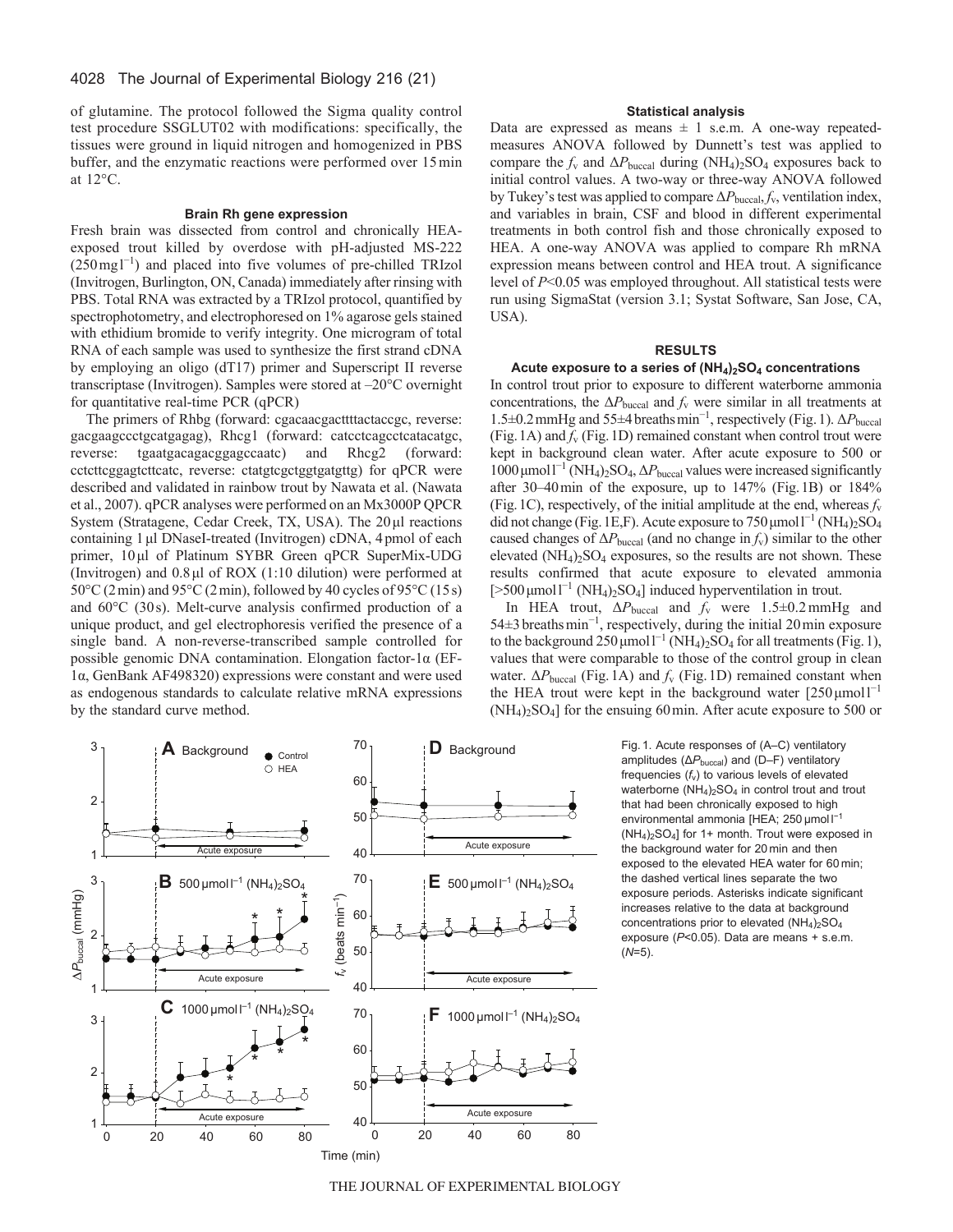1000 μmol<sup>1<sup>-1</sup></sup> (NH<sub>4</sub>)<sub>2</sub>SO<sub>4</sub>, ∆P<sub>buccal</sub> again remained constant at the same value as in trout exposed to background water and significantly lower than that in control trout exposed to the same  $(NH_4)_2SO_4$ conditions (Fig. 1B, C); the  $f_v$  values were not significantly different from those in control trout in clean water or in  $250 \mu m o 11^{-1}$  $(NH_4)_2SO_4$  (Fig. 1E, F). The different ventilatory responses to acute elevated waterborne ammonia in the control (significantly enhanced Δ*P*buccal) and HEA trout (constant Δ*P*buccal) demonstrated the loss of the ammonia-caused hyperventilation as a result of chronic exposure.

In control trout, the  $[T_{Amm}]$  values in plasma, CSF and brain, measured after 60 min acute exposure to elevated  $(NH_4)_2SO_4$ , were also increased significantly (Fig. 2). In the  $1000 \mu \text{mol}^{-1}$  (NH<sub>4</sub>)<sub>2</sub>SO<sub>4</sub> exposure, [TAmm] in plasma (Fig.2A), CSF (Fig.2B) and brain (Fig.2C) increased fivefold, sixfold and twofold, respectively. When looking at the individual trout, the ventilatory indices (relative  $\Delta P_{\text{buccal}} \times f_{\text{v}}$ ) were positively correlated to [T<sub>Amm</sub>] in plasma ( $r^2$ =0.62; Fig. 3A), CSF  $(r^2=0.26;$  Fig. 3B) and brain  $(r^2=0.78;$  Fig. 3C).

In HEA trout, [TAmm] in plasma and CSF did not increase in response to acute high ammonia exposure at  $500 \mu$ mol $1^{-1}$ (NH<sub>4</sub>)<sub>2</sub>SO<sub>4</sub>, but the increases became significant in the  $1000 \mu$ mol $1^{-1}$  (NH<sub>4</sub>)<sub>2</sub>SO<sub>4</sub> exposures (Fig. 2A, B). In contrast, brain  $[T_{Amm}]$  did not change significantly in response to even this highest ammonia exposure, thereby paralleling the lack of change in ventilation (Fig.2C). The



Fig. 2. Total ammonia concentration ([T<sub>Amm</sub>]) in (A) blood plasma, (B) cerebrospinal fluid (CSF) and (C) brain tissue in response to a series of elevated waterborne  $(NH_4)_2SO_4$  exposures in control trout and trout that had been chronically exposed to HEA [250  $\mu$ mol  $I^{-1}$  (NH<sub>4</sub>)<sub>2</sub>SO<sub>4</sub>] for 1+ month. Asterisks indicate significant differences in trout between background and elevated  $(NH_4)_2SO_4$  exposures; crosses indicate significant differences in trout between control and HEA trout exposed to background water (*P*<0.05). Data are means + s.e.m. (*N*=5).

relationships between ventilation index and tissue  $[T<sub>Amm</sub>]$  (in plasma, CSF or brain) seen in control trout were obliterated in HEA trout. However, in the combination of both control and HEA trout, ventilation indices remained positively correlated to brain [T<sub>Amm</sub>] (Fig. 3F, Fig. 5A), but not to  $[T_{Amm}]$  in plasma or CSF (Fig. 3D, E).

In control trout, brain  $pH_i$  was approximately 0.6 units below arterial blood plasma pH<sub>a</sub>, whereas CSF pH was approximately 0.2 units below  $pH_a$  (Table 1). Brain  $pH_i$  increased significantly in response to acute high  $(NH_4)_2SO_4$  exposure, although pH in plasma and CSF remained constant (Table1). In HEA trout, pH in plasma, CSF or brain did not change when comparing background and elevated  $(NH_4)_2SO_4$  exposure. When exposed to the background water, HEA trout had higher plasma  $pH_a$  and brain  $pH_i$  but comparable CSF pH in comparison to control trout. The brain pH<sub>i</sub> values in HEA trout were comparable to those in control trout exposed to elevated ammonia.

Most variables of arterial blood  $O_2$  and  $CO_2$  in control and HEA trout did not change in response to the acute elevations in  $(NH_4)_2SO_4$ (Table 2).  $[HCO_3^-]$  and  $P_aCO_2$ , which were calculated from plasma [total CO<sub>2</sub>] and pH, were comparable in all the treatments. In control trout,  $P_aO_2$ , Hb,  $C_aO_2$  and  $C_aO_2$ /Hb also remained constant, except for the reductions of  $C_aO_2$  and  $C_aO_2/Hb$  in control trout acutely exposed to 500  $\mu$ mol<sup>1-1</sup> (NH<sub>4</sub>)<sub>2</sub>SO<sub>4</sub>. In HEA trout,  $P_aO_2$ , Hb, C<sub>a</sub>O<sub>2</sub> and  $C_aO_2/Hb$  were constant at the elevated  $(NH_4)_2SO_4$  exposures, whereas the values of Hb and  $C_4O_2$  were significantly reduced relative to those in control trout exposed to the background clean water. Nevertheless, their  $C_aO_2/Hb$  ratios were comparable, indicating a similar Hb  $O<sub>2</sub>$  saturation.

**Acute exposure to 500μmoll <sup>−</sup><sup>1</sup> (NH4)2SO4 in a time series** During the acute 60 min exposure to HEA [500  $\mu$ mol<sup>1-1</sup> (NH<sub>4</sub>)<sub>2</sub>SO<sub>4</sub>], Δ*P*buccal increased gradually while *f*<sup>v</sup> remained constant, so the ventilation index also increased continuously over this period (Fig.4A, Fig.5B), in a pattern similar to that seen in the earlier experiments (Fig.1, Fig.5A). The ventilation was significantly elevated starting from 30min exposure, to 123–199% of the initial value from 30 to 60min. Fish were euthanized at each of these times; the brain  $[T_{Amm}]$  increased slightly at 15 min, reaching 124% at 30min, followed by significant increases to 140% (at 45min) and 191% (at 60min) (Fig.4B). In general, the increases of ventilation and brain [TAmm] occurred simultaneously and well correlated  $(r^2=0.96, \text{ Fig. 5B})$ . These results again suggest that brain [T<sub>Amm</sub>] directly induces hyperventilation.

# **Acute exposure to 500μmoll <sup>−</sup><sup>1</sup> (NH4)2SO4 after MSOX preinjection**

Saline-injected trout presented ventilatory patterns in response to acute exposure to HEA [500 µmol  $l^{-1}$  (NH<sub>4</sub>)<sub>2</sub>SO<sub>4</sub>] (Fig. 6) similar to those of the trout without any injection described earlier (cf. Fig.1) – i.e. marked hyperventilation in control trout, no changes in HEA trout. However, the ventilatory responses to elevated ammonia changed in both control and HEA trout after MSOX injection. In control trout,  $\Delta P_{\text{buccal}}$  was significantly higher in MSOX-injected animals than in saline-injected animals when they were exposed to clean water; Δ*P*buccal was even more elevated in MSOX-injected trout when they were acutely exposed to  $500 \,\mu\text{mol}^{-1}$  (NH<sub>4</sub>)<sub>2</sub>SO<sub>4</sub>, while  $f_v$  was constant in this treatment (Fig. 6).

In HEA trout,  $\Delta P_{\text{buccal}}$  and  $f_v$  were again the same as in control trout under background conditions, and saline injections had no effect. Δ*P*buccal was also significantly higher in MSOX-injected trout than in saline-injected trout when they were exposed to background  $250 \mu$ mol<sup>1-1</sup> (NH<sub>4</sub>)<sub>2</sub>SO<sub>4</sub>, and  $\Delta P_{\text{buccal}}$  was significantly elevated in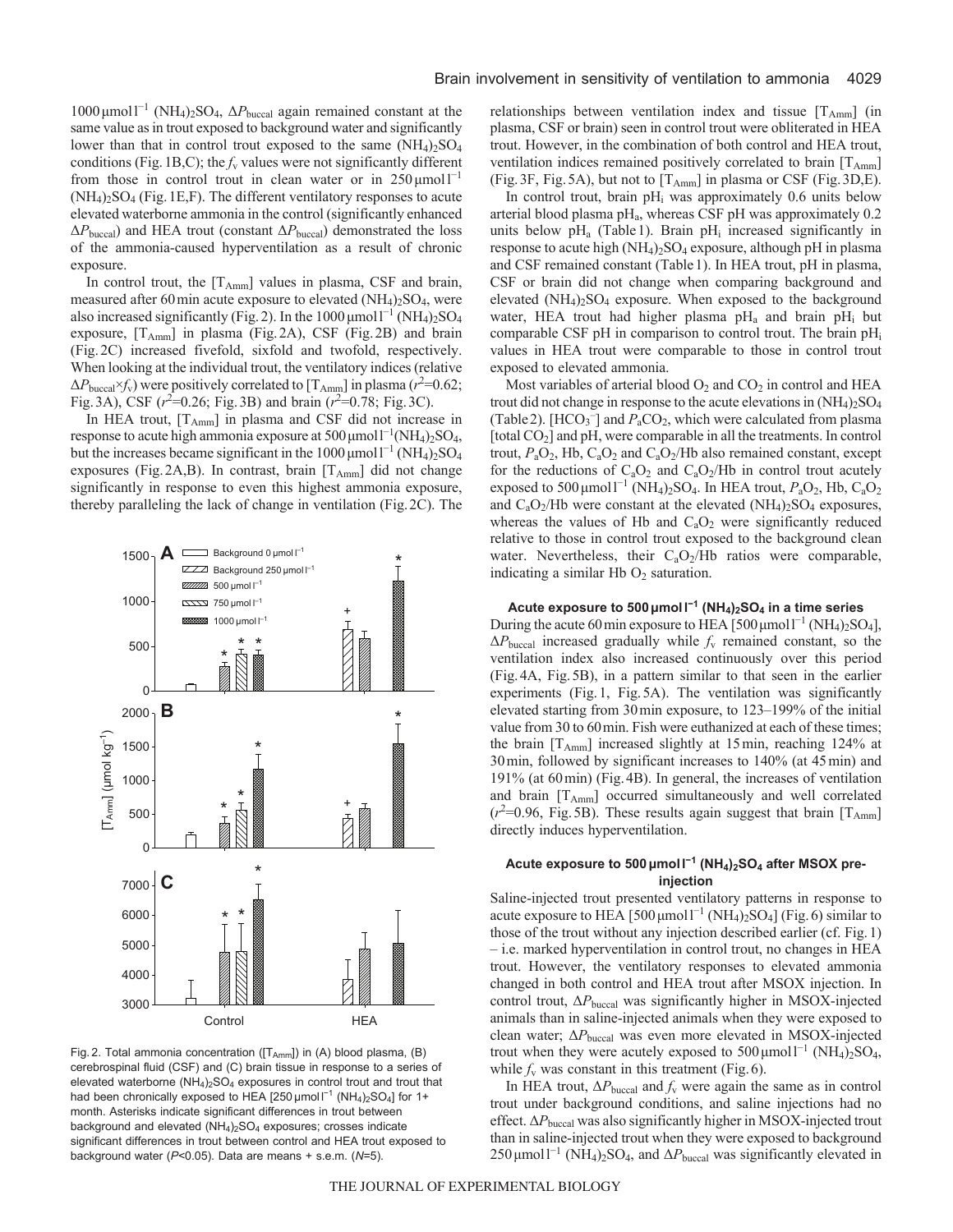

Fig. 3. Correlations between ventilation index and [T<sub>Amm</sub>] in plasma, CSF and brain tissue in response to elevated waterborne ammonia  $(NH_4)$ <sub>2</sub>SO<sub>4</sub> exposure in control trout  $(A-C)$  or the combination of control trout and trout that had been chronically exposed to HEA [250  $\mu$ mol  $I^{-1}$  (NH<sub>4</sub>)<sub>2</sub>SO<sub>4</sub>] for 1+ month (D–F). Dots indicate individual trout.

response to  $500 \mu \text{mol}^{-1}$  (NH<sub>4</sub>)<sub>2</sub>SO<sub>4</sub> exposure in MSOX-injected animals. In general, the increases in Δ*P*buccal associated with MSOX treatments were twofold to threefold higher in HEA trout than in control trout (Fig.6),

Plasma  $[T_{Amm}]$  values (Fig. 7A) were comparable in trout with or without saline injections (the latter results were shown earlier in Fig. 2), while brain  $[T_{Amm}]$  varied. However, brain  $[T_{Amm}]$  changed in both control and HEA trout after MSOX injection (Fig.7B), while

Table 1. Measured pH values in plasma (pH<sub>a</sub>), cerebrospinal fluid (CSF) and brain tissue (pH<sub>i</sub>) at background and elevated waterborne ammonia  $(NH_4)_2SO_4$  exposures in control trout and trout chronically esposed to high environmental ammonia (HEA;  $250 \mu$ mol l<sup>-1</sup> (NH<sub>4</sub>)<sub>2</sub>SO<sub>4</sub>] for 1+ months

|              | Water $(NH_4)_2SO_4$   |                   |                   |
|--------------|------------------------|-------------------|-------------------|
|              | ( $\mu$ mol $I^{-1}$ ) | Control           | <b>HEA</b>        |
| Plasma       | 0                      | $7.83 \pm 0.03$   |                   |
|              | 250                    |                   | $7.89 \pm 0.02$ # |
|              | 500                    | $7.82 \pm 0.03$   | 7.84±0.01*        |
|              | 750                    | $7.82 \pm 0.02$   |                   |
|              | 1000                   | $7.81 \pm 0.03$   | 7.89±0.03         |
| <b>CSF</b>   | 0                      | 7.65±0.05         |                   |
|              | 250                    |                   | 7.60±0.02         |
|              | 500                    | $7.61 \pm 0.03$   | $7.58 \pm 0.03$   |
|              | 750                    | $7.62 \pm 0.04$   |                   |
|              | 1000                   | $7.59 \pm 0.02$   | $7.62 \pm 0.01$   |
| <b>Brain</b> | 0                      | $7.13 \pm 0.01$   |                   |
|              | 250                    |                   | $7.18 \pm 0.01$ # |
|              | 500                    | $7.19 \pm 0.02*$  | $7.17 \pm 0.01$   |
|              | 750                    | $7.19{\pm}0.03^*$ |                   |
|              | 1000                   | 7.18±0.03*        | 7.16±0.02         |
|              |                        |                   |                   |

Asterisks indicate significant differences (*P*<0.05) between background and elevated  $(NH_4)_2SO_4$  exposures; pound marks indicate significant differences between control and HEA trout exposed to background water (*P*<0.05). Data are means ± s.e.m. (*N*=5).

plasma  $[T_{Amm}]$  did not (Fig. 7A). In control trout, brain  $[T_{Amm}]$  was significantly higher in MSOX-injected animals than in salineinjected animals when they were exposed to background clean water; brain  $[T_{Amm}]$  was also elevated in both saline- and MSOX-injected animals when they were exposed to  $500 \mu \text{mol}^{-1}$  (NH<sub>4</sub>)<sub>2</sub>SO<sub>4</sub> (Fig.7B). In HEA trout, brain [TAmm] was also significantly higher in MSOX-injected fish than in saline-injected fish when they were exposed to background  $250 \mu \text{mol}^{-1}$  (NH<sub>4</sub>)<sub>2</sub>SO<sub>4</sub>, and brain [T<sub>Amm</sub>] was significantly elevated in response to  $500 \mu \text{mol}^{-1}$  (NH<sub>4</sub>)<sub>2</sub>SO<sub>4</sub> exposure in MSOX-injected fish, an effect that was not observed in saline-injected fish (Fig.7B). As MSOX functioned in inhibiting GSase (Fig. 8), these increases of brain  $[T_{Amm}]$  in MSOX-injected trout indicated that GSase plays an important role in depressing brain [T<sub>Amm</sub>] in control and HEA trout exposed to either background or elevated ambient ammonia. The accompanying increases in ventilation in the MSOX-injected fish (Fig.6A), in the absence of increases in plasma  $[T_{Amm}]$  (Fig.7A), again point to the importance of elevated brain [TAmm] (Fig.7B) in driving hyperventilation.

In control trout with saline injection acutely exposed to 500 μmol<sup>1-1</sup> (NH<sub>4</sub>)<sub>2</sub>SO<sub>4</sub>, brain [glutamine] increased from 8.3±1.1 to  $14.2\pm1.1 \mu$ molg<sup>-1</sup> (Fig. 8A), while [glutamate] decreased from 6.2±0.6 to 4.1±0.7 $\mu$ molg<sup>-1</sup> (Fig. 8B). However, in control trout with MSOX injection, brain [glutamine] and [glutamate] did not change in response to elevated ambient ammonia, and remained at similar levels to those in the saline injected trout in background water (Fig.8A,B). In HEA trout with saline injection, brain [glutamine] and [glutamate] did not change obviously in response to elevated ambient ammonia, from 7.0±0.9 to 8.2±0.8 µmol  $g^{-1}$  and 3.7±0.6 to 3.5±0.5μmolg−<sup>1</sup> , respectively. Furthermore, glutamine levels were comparable but glutamate concentration was significantly lower than those in the saline-injected control trout in background water. In HEA trout treated with MSOX injection and exposed to  $500 \mu$ moll<sup>-1</sup> (NH4)2SO4, brain [glutamine] still increased significantly (from  $6.1\pm0.9$  to  $8.4\pm0.4$  µmolg<sup>-1</sup>) but only to the same levels as in saline-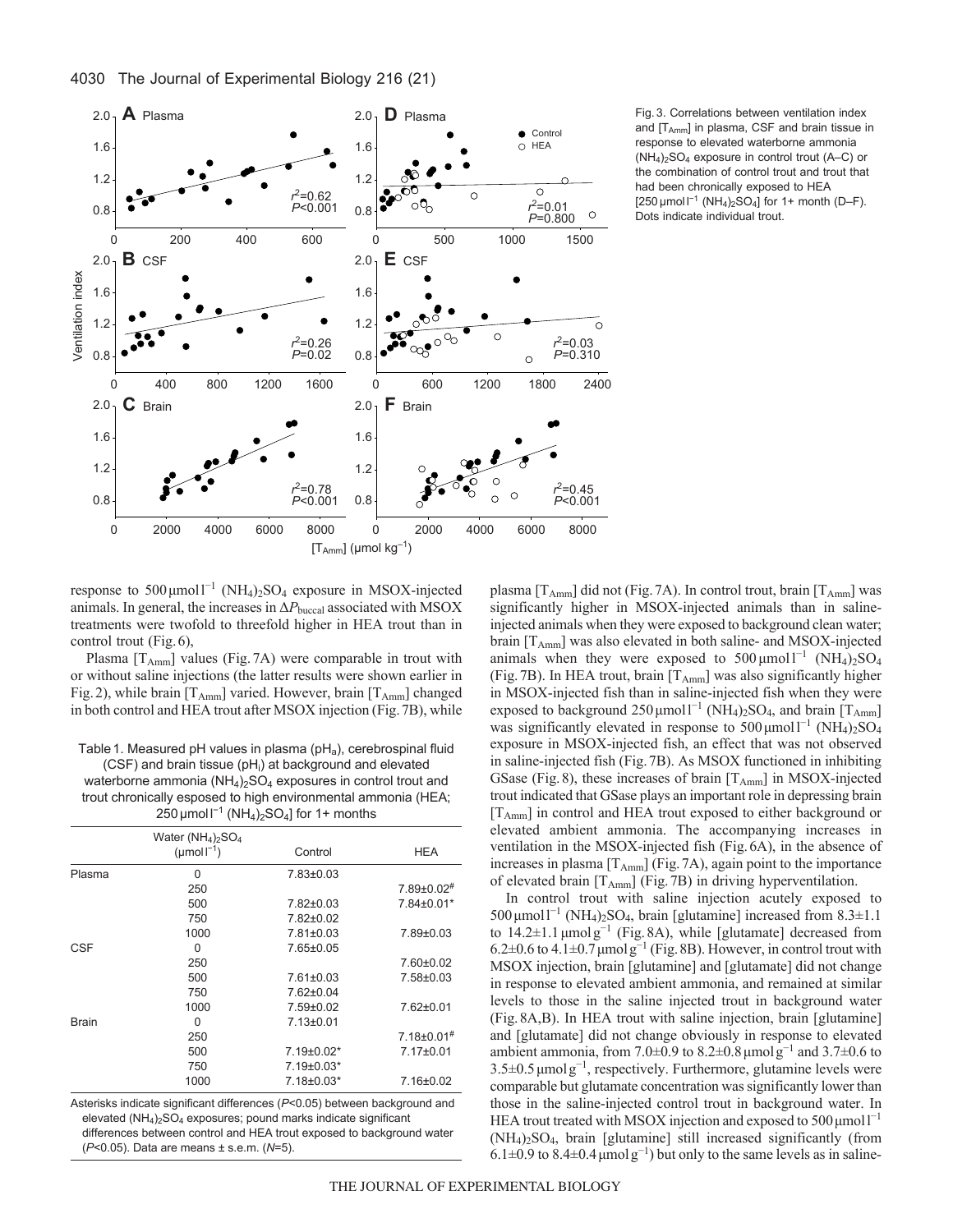Table 2. Arterial blood HCO<sub>3</sub><sup>-</sup> ([HCO<sub>3</sub><sup>-</sup>]<sub>a</sub>), CO<sub>2</sub> tension ( $P_aCO_2$ ), blood  $O_2$  content  $(C_aO_2)$ ,  $O_2$  tension  $(P_aO_2)$ , hemoglobin (Hb) and C<sub>a</sub>O<sub>2</sub>/Hb ratio in control trout and trout chronically exposed to HEA  $[250 \,\mu \text{mol}^{-1}$  (NH<sub>4</sub>)<sub>2</sub>SO<sub>4</sub>] for 1+ months

|                                                    | Water $(NH_4)_2SO_4$        |                  |                              |
|----------------------------------------------------|-----------------------------|------------------|------------------------------|
|                                                    | ( $\mu$ mol $\Gamma^{-1}$ ) | Control          | <b>HEA</b>                   |
| $[HCO3^-]_a$ (mmol $I^{-1}$ )                      | $\Omega$                    | 7.49±0.63        |                              |
|                                                    | 250                         |                  | 7.20±0.68                    |
|                                                    | 500                         | 7.85±0.92        | 7.70±0.44                    |
|                                                    | 750                         | 7.05±0.67        |                              |
|                                                    | 1000                        | 7.60±0.78        | 7.50±0.98                    |
| $P_aCO_2$ (mmHg)                                   | $\mathbf 0$                 | $2.43 \pm 0.14$  |                              |
|                                                    | 250                         |                  | $2.20 \pm 0.17$              |
|                                                    | 500                         | $2.63 \pm 0.18$  | $2.52 \pm 0.19$              |
|                                                    | 750                         | $2.10+0.22$      |                              |
|                                                    | 1000                        | $2.62 \pm 0.39$  | $2.28 \pm 0.37$              |
| $C_2O_2$ (ml O <sub>2</sub> 100 ml <sup>-1</sup> ) | $\mathbf 0$                 | $10.8 + 1.5$     |                              |
|                                                    | 250                         |                  | $5.6 \pm 0.5$ <sup>#</sup>   |
|                                                    | 500                         | $6.9 \pm 1.1*$   | $7.3 + 1.0$                  |
|                                                    | 750                         | $9.8 + 2.1$      |                              |
|                                                    | 1000                        | $9.6 \pm 2.3$    | $5.5 \pm 1.1$                |
| $P_aO_2$ (mmHg)                                    | $\mathbf 0$                 | 79.7±3.1         |                              |
|                                                    | 250                         |                  | $85.0 \pm 7.7$               |
|                                                    | 500                         | $84.4 \pm 7.1$   | 75.5±8.0                     |
|                                                    | 750                         | 75.5±4.6         |                              |
|                                                    | 1000                        | 79.5±3.6         | 64.0±11.3                    |
| Hb (g 100 ml <sup>-1</sup> )                       | $\mathbf 0$                 | 7.31±0.79        |                              |
|                                                    | 250                         |                  | $5.32 \pm 0.71$ <sup>#</sup> |
|                                                    | 500                         | $6.99 + 0.58$    | $5.55 \pm 0.44$              |
|                                                    | 750                         | $8.09 + 1.44$    |                              |
|                                                    | 1000                        | 7.82±0.53        | $4.94 \pm 1.11$              |
| $C_aO_2$ /Hb (ml $O_2$ g <sup>-1</sup> )           | $\Omega$                    | $1.32 + 0.20$    |                              |
|                                                    | 250                         |                  | $1.27 \pm 0.23$              |
|                                                    | 500                         | $0.93 \pm 0.11*$ | $1.05 \pm 0.10$              |
|                                                    | 750                         | $1.21 \pm 0.26$  |                              |
|                                                    | 1000                        | $1.23 \pm 0.19$  | $1.11 \pm 0.09$              |

Values were recorded from fish after 60 min exposure to the background [either 0 or 250  $\mu$ mol  $I^{-1}$  (NH<sub>4</sub>)<sub>2</sub>SO<sub>4</sub>] and elevated (NH<sub>4</sub>)<sub>2</sub>SO<sub>4</sub> concentrations. Asterisks indicate significant differences (*P*<0.05) between background and elevated  $(NH_4)_2SO_4$  exposures; pound marks indicate significant differences between control and HEA trout exposed to background water (*P*<0.05). Data are means ± s.e.m. (*N*=5).

injected animals, and glutamate levels were comparable (~3.9μmolg<sup>−</sup><sup>1</sup> ). In general, the total concentration of brain glutamine plus glutamate was significantly lower in HEA trout  $(10.4\pm1.5 \,\mu\text{mol}\,\text{g}^{-1})$  than in control trout  $(14.5\pm1.5 \,\mu\text{mol}\,\text{g}^{-1})$ , and these sums were not altered by acute  $500 \mu \text{mol}^{-1}$  (NH<sub>4</sub>)<sub>2</sub>SO<sub>4</sub> exposure.

The activities of both brain GSase (Fig.8C) and glutaminase (Fig.8D) were comparable in control and HEA trout treated with saline injection, indicating no long-term effects of HEA exposure. GSase activities were significantly depressed by MSOX injection to a comparable extent  $(\sim 75\%)$  in both control and HEA trout, and glutaminase activities were enhanced by MSOX injection, but the latter effect was significant only in HEA trout. In comparison, liver GSase and glutaminase activity were also comparable in control and HEA trout  $(5.7\pm0.4$  and  $0.15\pm0.02 \,\mu\text{mol g}^{-1}\text{min}^{-1}$ , and the GSase activity was significantly depressed by MSOX injection (~15%).

### **Rh genes expression in trout brain**

Rhbg and Rhcg2 were expressed at significantly higher levels in HEA trout than in control trout, by 1.7- and 2.1-fold, respectively (Fig.9). Rhcg1 expression was also elevated by 1.7-fold, but the change was not significant (Fig.9).



Fig. 4. Responses of ventilation and brain  $[T_{Amm}]$  to waterborne 500 µmol  $I^{-1}$ (NH4)2SO4 exposure in control trout in a time series over 60 min. Asterisks indicate significant increases relative to the data before the  $(NH<sub>4</sub>)<sub>2</sub>SO<sub>4</sub>$ exposure period (*P*<0.05). Data are means + s.e.m. (*N*=5).

# **DISCUSSION**

**Brain involvement in the sensitivity of ventilation to ammonia** In general, these correlations between brain  $[T_{Amm}]$  and ventilatory responses to ammonia occurred consistently in three independent experiments: an acute HEA (NH<sub>4</sub>)<sub>2</sub>SO<sub>4</sub> concentration series, an acute HEA time series and a MSOX pre-injection series. These results strongly suggest that brain  $[T_{Amm}]$  is involved in the sensitivity of ventilation to ammonia in trout.

We previously observed that hyperventilation occurred as plasma [TAmm] increased; however, after chronic HEA exposure, the ventilatory response to experimental elevations of ammonia in both water and blood disappeared, and we attributed this change to structural and functional changes in the branchial NECs (Zhang and Wood, 2009; Zhang et al., 2011). This relationship seemed reasonable because NECs had been documented as bimodal receptors for the other two respiratory gases,  $O_2$  and  $CO_2$  (reviewed by Milsom, 2012). There was abundant evidence that NECs in gills, particularly on the first pair of gill arches, functioned as  $O_2$  and CO2/pH sensors (Smith and Jones, 1978; Gilmour, 2001; Milsom and Burleson, 2007). The receptors on this first pair of gill arches (embryonic arches III) are thought to represent the phylogenetic antecedents of the mammalian carotid bodies, which function in sensing blood  $O_2$  and  $CO_2/pH$  and drive respiration in mammals (Milsom and Burleson, 2007). However, several findings of present study suggest that the plasma ammonia sensed by NECs might not be the only signal and pathway involved in ventilatory responses to ammonia. Firstly, it was again confirmed that the elevated plasma  $[T<sub>Amm</sub>]$  failed to induce hyperventilation in response to acute higher ammonia exposure in HEA trout, as shown in a previous study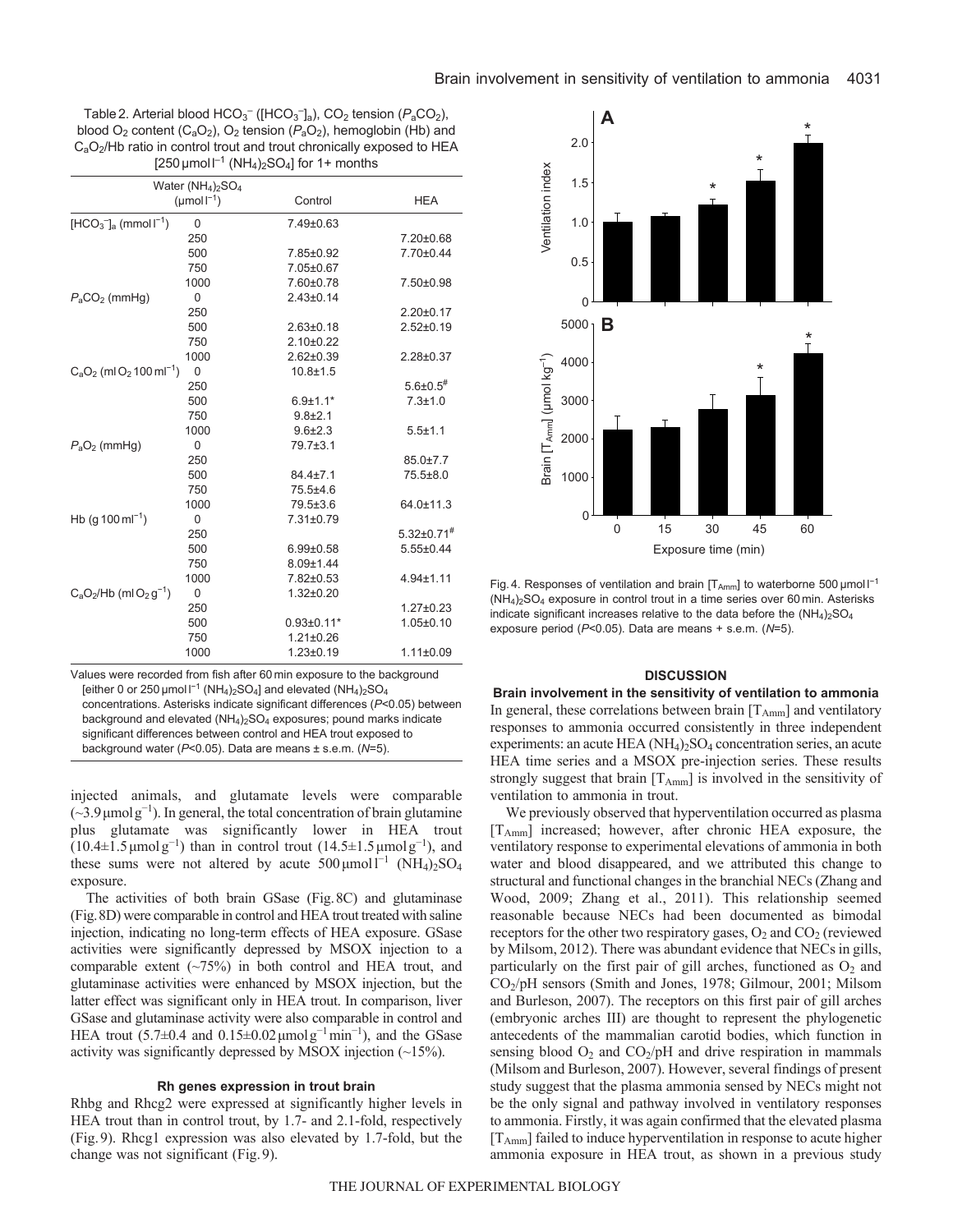

Fig. 5. Correlations between ventilation index and  $[T_{Amm}]$  in brain tissue in response to elevated waterborne ammonia  $(NH<sub>4</sub>)<sub>2</sub>SO<sub>4</sub>$  exposures. Data have been grouped as treatment means. Data in A are from both control trout and trout chronically exposed to HEA in the ammonia concentration series experiments [from background to 1000  $\mu$ mol l<sup>-1</sup> (NH<sub>4</sub>)<sub>2</sub>SO<sub>4</sub>, for 60 min]. Data in B are from control trout in the time series experiment [500 μmol  $I^{-1}$  (NH<sub>4</sub>)<sub>2</sub>SO<sub>4</sub>, from 0 to 60 min].

(Zhang et al., 2011). Instead, brain  $[T_{Amm}]$  (Fig. 2C) and ventilation (Fig.1A–C) both remained unchanged in the response to this challenge in HEA trout. Secondly, even in the control trout, where ventilation was correlated with both plasma  $[T_{Amm}]$  and brain  $[T<sub>Amm</sub>]$ , the relationship with brain  $[T<sub>Amm</sub>]$  was stronger than with plasma  $[T_{Amm}]$  ( $r^2$ =0.78 for brain *versus* 0.62 for plasma). Thirdly, the effect of MSOX on ventilation (Fig.6) was coincident with brain  $[T_{Amm}]$  rather than plasma  $[T_{Amm}]$  (Fig. 7) in control trout exposed to clean water and in HEA trout exposed to either background or  $500 \mu$ mol $1^{-1}$  (NH<sub>4</sub>)<sub>2</sub>SO<sub>4</sub>. Overall, these observations that brain [TAmm] is more strongly associated with ventilation than is plasma [T<sub>Amm</sub>] indicate that brain [T<sub>Amm</sub>] could function in driving hyperventilation in trout.

To our knowledge, the effects of brain  $[T_{Amm}]$  on ventilation in fish have not been investigated previously. However, many studies about the toxicity of ammonia have provided some helpful but indirect information. On the one hand, hyperventilation has been widely reported as a symptom of the toxic effects of HEA exposure (Smart, 1978; Lang et al., 1987; Fivelstad and Binde, 1994; Knoph, 1996; Eddy, 2005). On the other hand, the brain is well known as the most vulnerable tissue to the toxicity of ammonia [i.e. 'central neurotoxicity' (reviewed by Randall and Tsui, 2002; Walsh et al., 2007)]. In mammals, it has long been known that ammoniastimulated hyperventilation is of central origin in mammals (Wichser and Kazemi, 1974), and ammonia toxicity in fish has been



Fig. 6. The effect of glutamine synthetase (GSase) blockade on the responses in (A) ventilatory amplitude (ΔP<sub>buccal</sub>) and (B) ventilatory frequency  $(f_v)$  in response to elevated waterborne  $(NH_4)_2SO_4$  exposure in control trout and trout that had been chronically exposed to HEA [250  $\mu$ mol  $I^{-1}$  (NH<sub>4</sub>)<sub>2</sub>SO<sub>4</sub>] for 1+ month. Trout were pre-injected with either saline or 6 mg kg<sup>-1</sup> MSOX 48 h previously. Asterisks indicate significant differences between background and elevated (NH<sub>4</sub>)<sub>2</sub>SO<sub>4</sub> exposure; crosses indicate significant difference between saline and MSOX preinjection treatments (*P*<0.05). Data are means + s.e.m. (*N*=5).

characterized by a cascade of deleterious events resembling those associated with anoxic/ischemic injury (a well known driver to hyperventilation) in the central nervous system (Wilkie et al., 2011). Recent studies have demonstrated that fish exhibit symptoms to acutely toxic levels of ammonia similar to those of mammals, including hyperventilation and hyper-excitability, followed by convulsions, coma and death (reviewed by Eddy, 2005; Walsh et al., 2007). In the present study, in which trout were subjected to treatments to elevate plasma  $[T_{Amm}]$  and brain  $[T_{Amm}]$  within physiologically realistic limits, trout exhibited only hyperventilation without any obvious behavioral disturbances such as hyperexcitability, convulsions or coma. Taken together, the present results and previous reports indicate that brain  $[T_{Amm}]$  can influence ventilation under both physiological and excess conditions, and that toxicity occurs when physiological regulation fails.

Current knowledge on the pathways of neurotoxicity by ammonia and  $O_2$  deprivation in the brain (Walsh et al., 2007) may cast light on the mechanism(s) by which brain  $[T_{Amm}]$  affects ventilation in fish. At least in mammals, a common feature of both causes of neurotoxicity is glutamate excitotoxicity due to localized excesses of glutamate causing over-stimulation of *N*-methyl-D-aspartate (NMDA) receptors. The proximate causes appear to be different – i.e. ATP deficit in  $O_2$  deprivation causing increased synaptic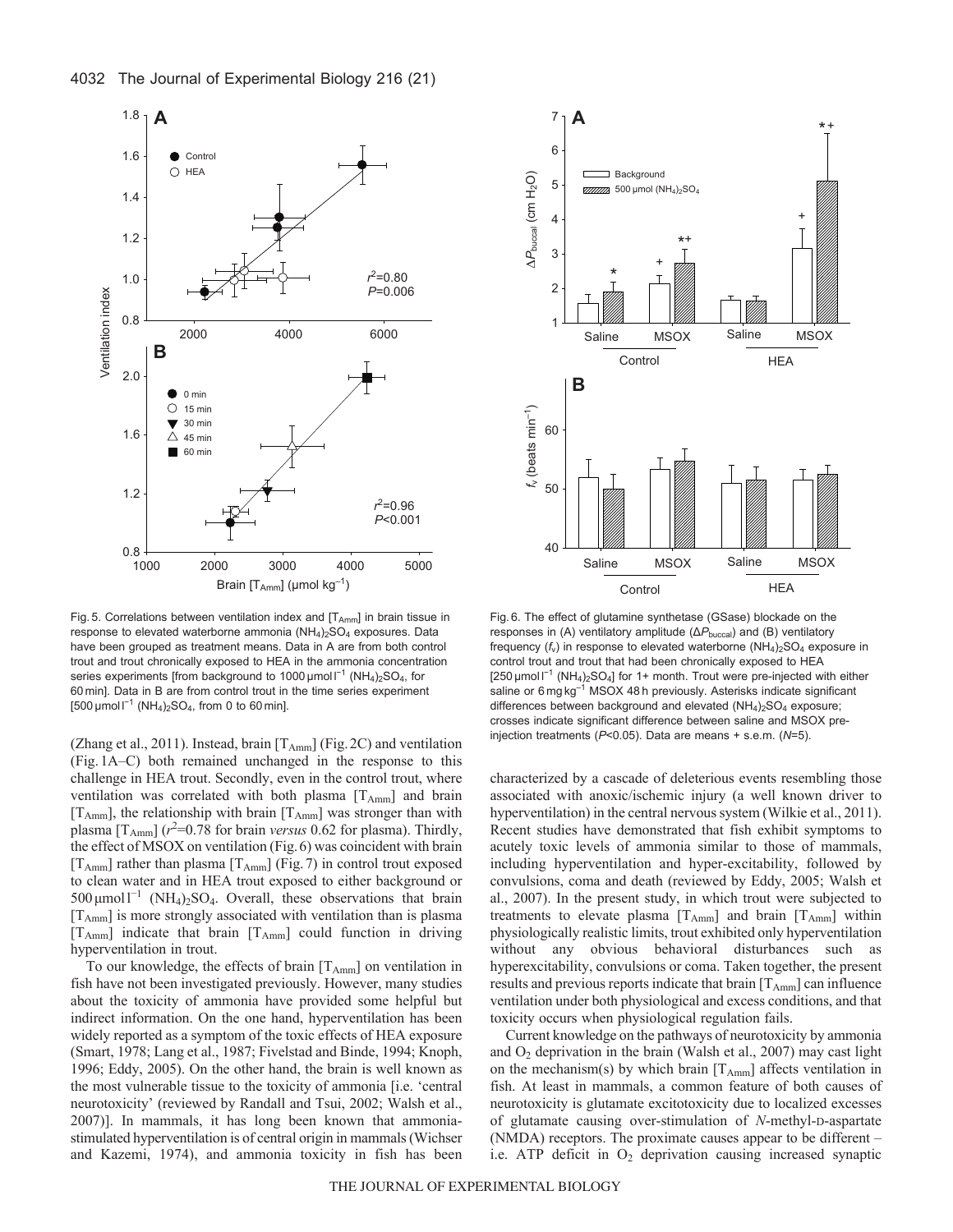

Fig. 7.  $[T_{Amm}]$  in plasma (A) and brain (B) in response to elevated waterborne  $(NH_4)_2SO_4$  exposures in control trout and in trout that had been chronically exposed to HEA [250  $\mu$ mol  $I^{-1}$  (NH<sub>4</sub>)<sub>2</sub>SO<sub>4</sub>] for 1+ months. Fish were pre-injected with either Cortland saline or 6 mg kg<sup>-1</sup> MSOX 48 h previously. Asterisks indicate significant differences in trout between background and elevated  $(NH<sub>4</sub>)<sub>2</sub>SO<sub>4</sub>$  exposures; crosses indicate significant differences between saline and MSOX pre-injection treatments; pound marks indicate significant differences between control and HEA trout exposed to background water (*P*<0.05). Data are means + s.e.m. (*N*=5).

glutamate release *versus* excess ammonia inhibiting astrocytic glutamate transporters, thereby increasing synaptic glutamate concentration (Rao et al., 1992; Bosman et al., 1992; Schmidt et al., 1993). Nevertheless, the key event in neurotoxicity due to either  $O<sub>2</sub>$  deficit or hyperammonemia in vertebrates appears to be overstimulation of glutamate receptors (Bickler et al., 2000; Lutz et al., 2003; McKenzie et al., 1993; Wilkie et al., 2011).

In fish, there is actually some evidence that hyperammonemia itself causes an ATP deficit in the brain (Arillo et al., 1981; Schenone et al., 1982), and there is also evidence that chronic HEA exposure downregulates NMDA receptors in goldfish, and that NMDA receptor blockade in trout reduces acute ammonia toxicity (Wilkie et al., 2011). Therefore, is it possible that activation of the glutamate–NMDA pathway by high brain  $[T_{Amm}]$  causes the acute hyperventilatory response? If so, then would later downregulation of NMDA receptors (Wilkie et al., 2011), improved ability to regulate brain  $[T_{Amm}]$ (Fig.7B) and lower brain [glutamate] (Fig.8) collectively result in the abolition of this response in trout chronically exposed to HEA? In support of these ideas, NMDA receptor blockade in rats resulted in depressed ventilation (Connelly et al., 1992) and attenuated the hyperventilatory response to acute hypoxia (Soto-Arape et al., 1995; Tarakanov et al., 2004), while central glutamate infusion stimulated ventilation in dogs (Chiang et al., 1986). At first glance, the fact that brain [glutamate] decreased significantly during acute HEA exposure

### Brain involvement in sensitivity of ventilation to ammonia 4033

in control trout (Fig.8B) would seem to argue against this explanation, but as noted by Walsh et al. (Walsh et al., 2007), despite the global reductions in brain [glutamate] caused by the actions of GSase, there is also a localized excess of synaptic [glutamate] due, at least in part, to the inhibition of the astrocytic glutamate transporters by high ammonia. Therefore, unlike  $O<sub>2</sub>$  deprivation, ammonia-induced NMDA receptor over-activation does not appear to involve excess glutamate accumulation in the central nervous system on a global basis (Hermenegildo et al., 2000).

In mammals, two adaptive roles of elevated brain  $[T<sub>Amm</sub>]$  have been identified. Through its buffer base effect as an alkalinizing agent, increased [NH3] may help alleviate intracellular acidosis at times of both metabolic and respiratory acidosis, and through its direct effects in stimulating ventilation, it may help overcome acidosis (Wichser and Kazemi, 1974; Felipo and Butterworth, 2002). Notably, ammonia intoxication and lactacidosis often co-occur as a result of liver failure in mammals. Future studies might examine whether there are comparable effects in fish. In this regard, Wright et al. (Wright et al., 1988) noted a tendency for brain  $[T_{Amm}]$  to increase while brain pH<sub>i</sub> fell only slightly after exhaustive exercise (combined metabolic and respiratory acidosis with increased ammonia production) in the lemon sole; both effects were not significant despite a large systemic acidosis. In the present study, no acidifying stimuli were administered, but it is notable that both acute and chronic exposure to HEA caused increases in brain  $pH_i$  (Table 1), illustrating the alkalinizing capacity of elevated intracellular [NH<sub>3</sub>]. It is also notable that brain  $pH_i$ measurements in the present study were substantially lower than extracellular  $pH_a$  (Table 1), in accord with the situation in mammals (e.g. Nishimura et al., 1989), but in contrast to several earlier measurements on fish where brain  $pH_i$  was similar to  $pH_a$  (e.g. Wright et al., 1988; Wood et al., 1990). The difference may be of methodological origin, as the earlier fish studies used an indirect technique [the distribution of 5,5-dimethyl-2,4-oxazolidinedione (DMO)], while homogenization followed by direct measurement (Pörtner et al., 1990) was employed in the present study.

While we have argued for the importance of the brain in the ventilatory response to elevated ammonia, none of the current data negate our earlier findings on the involvement of the peripheral NECs (Zhang et al., 2011). It is likely that both sites are involved, as in the response to elevated  $CO<sub>2</sub>$  in higher vertebrates (see Introduction). Interestingly, our previous study suggested that ammonia might interact with both  $O_2$  and  $CO_2/pH$  sensing in the peripheral branchial NECs (Zhang et al., 2011).  $NH_4^+$  could substitute for  $K^+$  at  $K^+$  channels, and the differential flux rates of NH3 *versus* NH4 <sup>+</sup> could lead to intracellular alkalosis during loading and to an intracellular acidosis during ammonia washout. Both of these aspects could result in changes in NEC membrane potential, with depolarization causing subsequent elevation of intracellular  $Ca<sup>2+</sup>$  and release of neurotransmitters for ventilatory modulation. Indeed, in mammals, NMDA receptor activation plays an important role in the stimulation of peripheral chemoreceptors, which mediate ventilatory responses to hypoxia (Liu et al., 2009). Another investigation explored whether fish have glutamatergic mechanisms in the vagal sensory area (Xs) that could be involved in the generation of cardiorespiratory reflexes (including ventilation rate and amplitude), and showed that this glutamate-induced bradycardia was NMDA-receptor-dependent in shorthorn sculpin, suggesting that the peripheral [glutamate] has been demonstrated as a putative player in the central integration of the peripheral chemoreceptor and baroreceptor in fish (Sundin et al., 2003). Whether central and peripheral systems act in the same way at a cellular level in the response to ammonia is an important area for future study.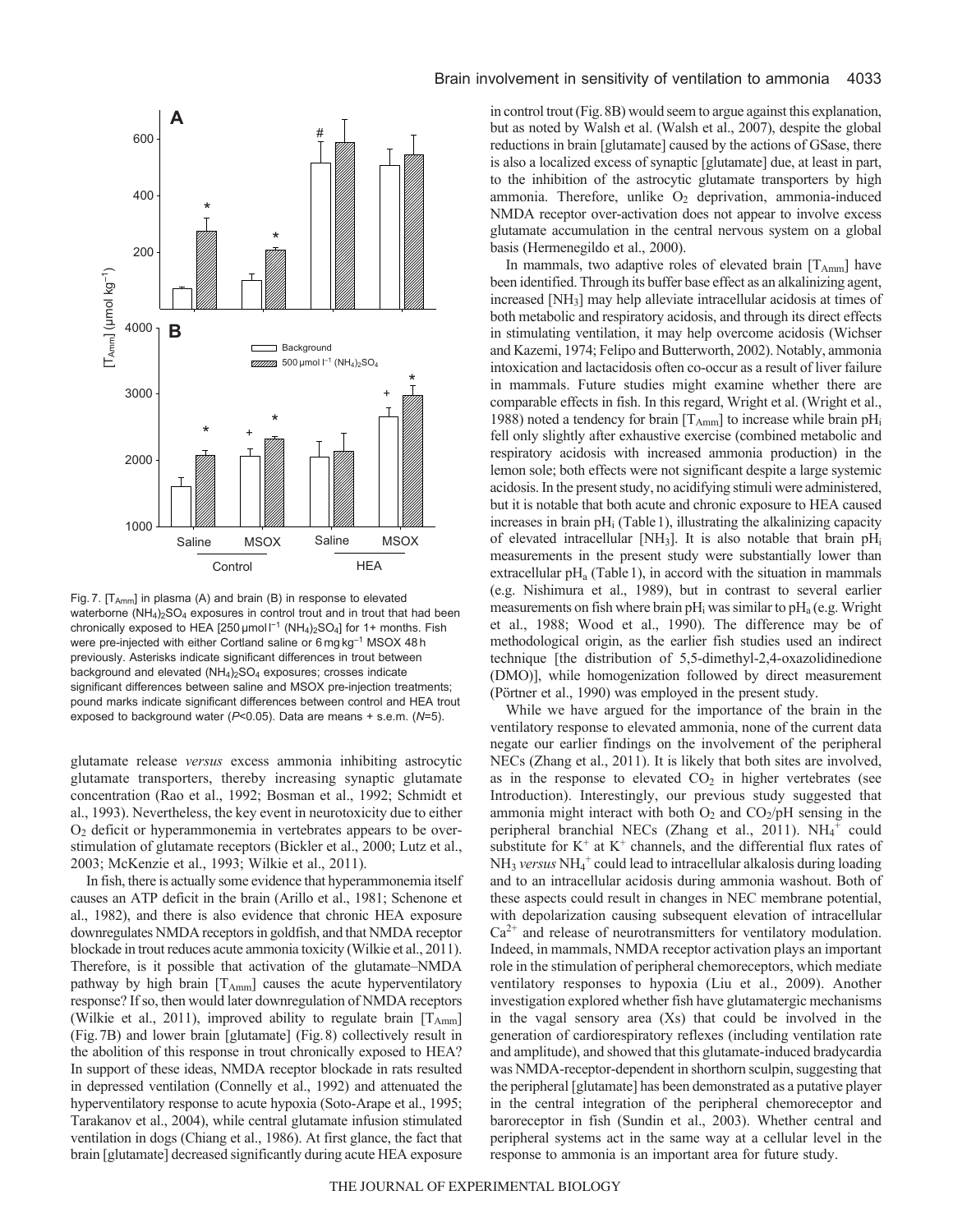



Fig. 8. Brain concentrations of glutamine (A) and glutamate (B), and enzymatic activities of glutamine synthetase (GSase) (C) and glutaminase (D) in control trout and trout that had been chronically exposed to HEA  $[250 \mu$ mol  $I^{-1}$  (NH<sub>4</sub>)<sub>2</sub>SO<sub>4</sub>]. Fish were preinjected with either Cortland saline or 6 mg kg–1 MSOX 48 h previously and exposed to background water or 500  $\mu$ mol l<sup>-1</sup> (NH<sub>4</sub>)<sub>2</sub>SO<sub>4</sub> for 1 h. Asterisks indicate significant difference in trout between background and elevated (NH4)2SO4 exposures; crosses indicate significant differences between saline and MSOX pre-injections; pound marks indicate significant differences between control and HEA trout exposed to background water (*P*<0.05). Data are means + s.e.m. (*N*=5).

**The strategies of trout brain in dealing with ammonia toxicity** Ammonia is toxic to all vertebrates, causing damage to the central nervous system, and most fish have a variety of strategies to tolerate or avoid ammonia toxicity. As an adaptive response to acute HEA exposure, there are three widely accepted strategies including: (1) reducing proteolysis and amino acid catabolism, (2) converting ammonia to other less toxic substances such as glutamine or urea, and (3) maintaining/accelerating ammonia excretion (reviewed by Randall and Tsui, 2002). In the present study, the formation of glutamine (Fig.8A) and increased expression of Rh proteins in the brain (Fig.9) were found to deal with HEA exposure, suggesting that the latter two strategies work in trout. As argued subsequently, the upregulation of Rh proteins in the brain may serve to accelerate ammonia efflux from the central nervous system so that it can be excreted across the gills.

In a previous HEA study on rainbow trout, Nawata et al. (Nawata et al., 2007) reported that after an initial reversal, net ammonia



Fig. 9. mRNA expression of Rhbg, Rhcg1, Rhcg2 relative to elongation factor (EF)-1α expression in the brain of control trout and trout chronically exposed to HEA [250 µmol  $I^{-1}$  (NH<sub>4</sub>)<sub>2</sub>SO<sub>4</sub>]. Asterisks indicate significant difference between control and HEA trout (*P*<0.05). Data are means + s.e.m. (*N*=11).

excretion through the gills to the environment was re-established at rates equal to or above those in control fish for up to 48h. A recent investigation extended this finding to a chronic HEA exposure of 7days (Sinha et al., 2013). The HEA levels used by Nawata et al. (Nawata et al., 2007) and Sinha et al. (Sinha et al., 2013) were 1090–1500 μmol  $l^{-1}$  NH<sub>4</sub>HCO<sub>3</sub>, or approximately twofold to threefold higher than the total ammonia concentration  $[250 \mu mol]^{-1}$  $(NH_4)_2SO_4$ ] used in the current chronic HEA exposure for 1+ months. This ability to excrete ammonia in the face of HEA was correlated with an upregulation of the mRNA expressions of Rhcg2, NHE-2 and V-type  $H^+ATP$ ase, as well as V-type  $H^+ATP$ ase enzymatic activity in the gills in these two studies. These are all key components of the metabolon that is thought to be involved in active ammonia excretion at the gills (Wright and Wood, 2012). Indeed, Kolarevic et al. (Kolarevic et al., 2012) recently reported that Atlantic salmon chronically exposed to an even higher HEA level  $[900 \mu mol]^{-1}$  (NH<sub>4</sub>)<sub>2</sub>SO<sub>4</sub>)] for 15 weeks were able to keep plasma T<sub>Amm</sub> levels well below those in the water, and this response was again coincident with upregulation of Rhcg2 and V-type H+ATPase mRNA expression in the gills.

As reported in many previous studies (e.g. Ip et al., 2004; Sanderson et al., 2010), brain [glutamine] increased and [glutamate] decreased after acute HEA exposure in control trout (Fig.8A), revealing the formation of glutamine from glutamate and ammonia. Moreover, when brain GSase was inhibited by MSOX, brain ammonia increased in both control and HEA trout exposed to the background water (Fig.7B), suggesting that GSase plays an important role in depressing endogenous brain  $[T_{Amm}]$  in both control and HEA trout. In fish, the activity of GSase is much higher in the brain than in other tissues (Cooper and Plum, 1987; Wright et al., 2007). In mammals (Suárez et al., 2002), it is suspected that the primary function of GSase in the brain is to maintain homeostasis of the excitatory neurotransmitter glutamate in the face of ammonia toxicity. As argued earlier, the same is probably true in fish because homeostasis of synaptic glutamate appears to be critically important (Walsh et al., 2007; Sanderson et al., 2010; Wilkie et al., 2011). In the present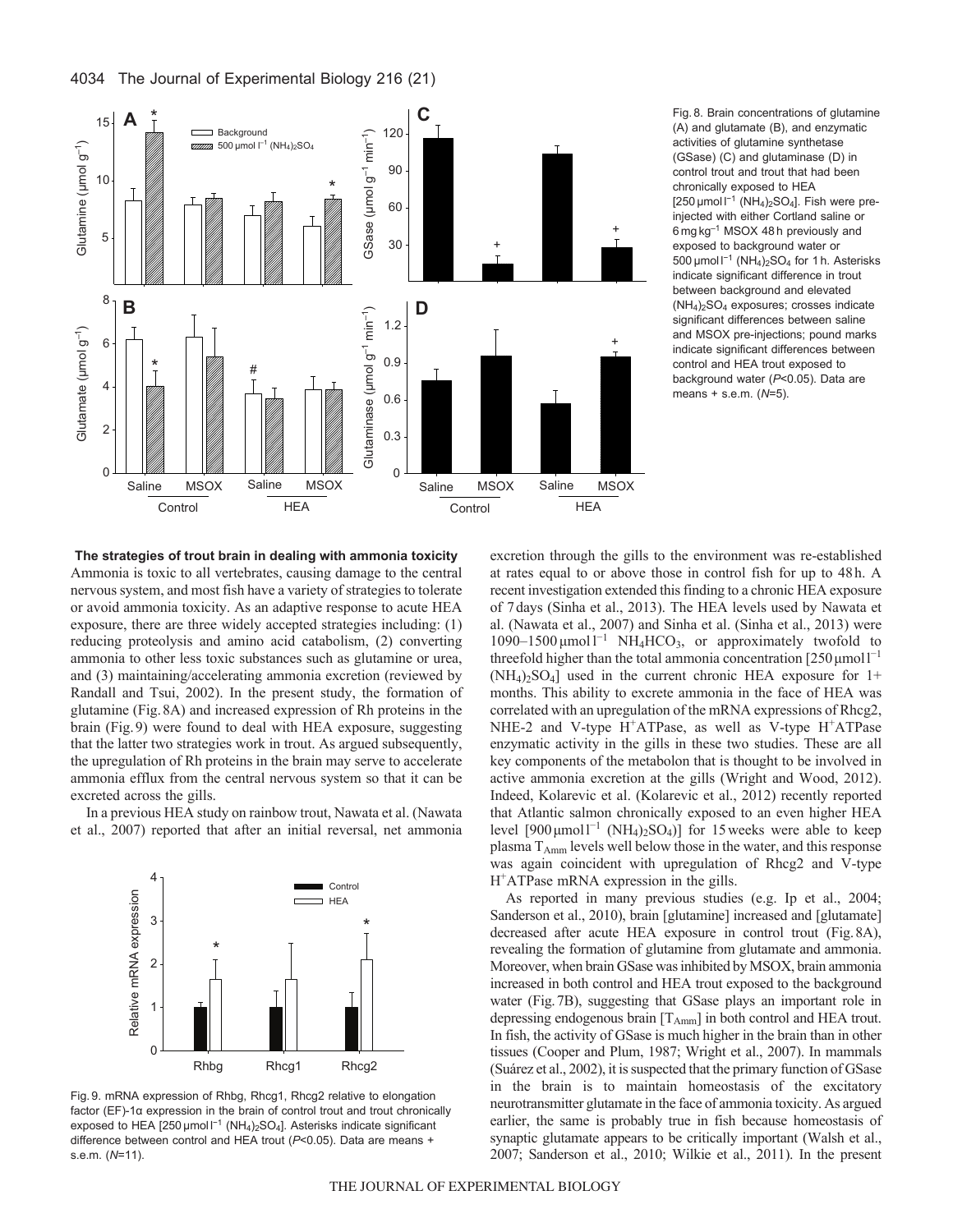|            | Water $(NH_4)$ <sub>2</sub> SO <sub>4</sub> (µmol $I^{-1}$ )                                                                                 | Brain ( $\mu$ mol $\text{kg}^{-1}$ ) | Plasma ( $\mu$ mol kg <sup>-1</sup> ) | Gradient ( $\mu$ mol kg <sup>-1</sup> ) |
|------------|----------------------------------------------------------------------------------------------------------------------------------------------|--------------------------------------|---------------------------------------|-----------------------------------------|
| Control    |                                                                                                                                              | $7.0 \pm 1.3$                        | $0.9 + 0.1$                           | $6.1 \pm 1.4$                           |
|            | 500                                                                                                                                          | $11.9 \pm 2.3$                       | $2.9 \pm 0.5$                         | $9.0 \pm 2.8$                           |
|            | 750                                                                                                                                          | $12.1 \pm 2.3$                       | $3.7 \pm 0.6$                         | $8.4 \pm 2.9$                           |
|            | 1000                                                                                                                                         | $16.0 \pm 1.2$                       | $4.2 \pm 0.6$                         | $11.8 \pm 1.8$                          |
| <b>HEA</b> | 250                                                                                                                                          | $9.5 \pm 1.6$                        | $8.5 \pm 1.2$                         | $1.0 \pm 2.8$                           |
|            | 500                                                                                                                                          | $11.5 \pm 1.3$                       | $7.5 \pm 0.9$                         | $4.0 \pm 2.1$                           |
|            | 1000                                                                                                                                         | $11.8 + 2.6$                         | $13.6 + 2.1$                          | $-1.8 + 4.7$                            |
|            | Positive gradient values indicate a higher concentration in brain than in plasma. See Discussion for details. Data are means ± s.e.m. (N=5). |                                      |                                       |                                         |

Table 3. Calculated [NH<sub>3</sub>] levels in in brain tissue and plasma, and the brain–plasma [NH<sub>3</sub>] gradients at background and elevated waterborne ammonia (NH<sub>4</sub>)<sub>2</sub>SO<sub>4</sub> exposures in control trout and trout chronically exposed to HEA [250 µmol l<sup>-1</sup> (NH<sub>4</sub>)<sub>2</sub>SO<sub>4</sub>] for 1+ months

investigation, the brain GSase activity was not altered by either acute or chronic HEA exposure (Fig.8C), which is consistent with the study by Sanderson et al. (Sanderson et al., 2010) but in contrast to other reports on the same species where HEA exposures of 9–96h resulted in upregulated GSase activity in the brain (Wicks and Randall, 2002; Wright et al., 2007). As noted by Sanderson et al. (Sanderson et al., 2010), the difference may be of methodological origin: the present study and that of Sanderson et al. (Sanderson et al., 2010) both performed the GSase assay at the same temperature as the trout (12 and 16°C, respectively) but Sanderson and colleagues did so at much higher temperatures (around 26°C). Therefore, the present study likely reflected the real situation. Indeed, Wright et al. (Wright et al., 2007) reported that increased mRNA expression of all four brain GSase isoforms was induced after 9h HEA exposure but returned to control levels after 48h. This may reflect a maintenance function in light of increased enzyme turnover. Both the present study and that of Sanderson et al. (Sanderson et al., 2010) suggest that trout have a high control of brain GSase activity that provides more than enough glutamine synthetic capacity, so they do not confront chronic HEA by changing brain GSase activity, but rather by metabolizing glutamate to other fates.

In this regard, it is notable that the concentration of brain glutamate was significantly reduced in HEA trout (Fig.8B). This is a global whole-tissue measurement, so one possible reason for this reduction is a long-term depletion of glutamate stores because of inhibited synaptic scavenging mechanisms (Rao et al., 1992; Bosman et al., 1992; Schmidt et al., 1993). In concert, glutamate levels in the brain tissue could be lowered by conversion to other amino acids, which could provide a reserve capacity to synthesize glutamate by transamination for times when ammonia challenge requires increased glutamine synthesis (Sanderson et al., 2010). Glutamate could also be depleted by glutamate dehydrogenase reactions to α-ketoglutarate, a tricarboxylic acid cycle intermediate, thereby providing ATP (Sanderson et al., 2010). Regardless, the fact that the HEA trout had less brain [glutamate] indicated that they could be more tolerant to the toxicity of elevated ammonia because less glutamate could be released to trigger the NMDA receptor over-activation.

Our finding that the mRNA expressions of both basolateral (Rhbg) and apical (Rhcg2) Rh proteins were increased in trout chronically exposed to HEA (Fig.9) was initially surprising, as Nawata et al. (Nawata et al., 2007) had reported a downregulation of Rhbg1 and Rhcg1 after 48h of HEA exposure. This had been interpreted as an adaptive mechanism to reduce ammonia permeability, and thereby limit ammonia loading of the brain, in accord with later data showing that these Rh proteins serve as ammonia channels, facilitating the movement of ammonia along NH3 gradients (Nawata et al., 2010). If this were the case, then why should ammonia permeability increase during chronic HEA exposure? However, brain [T<sub>amm</sub>] and acid-base status were not measured in the study of Nawata et al. (Nawata et al., 2007).

The present investigation provided another possible explanation. In Table 3, using the measured brain and plasma  $[T_{\text{amm}}]$  values (Fig. 2) and extracellular (plasma)  $pH_a$  and brain  $pH_i$  values (Table 1), we calculated the brain–plasma [NH3] gradients using the Henderson–Hasselbalch equation, and dissociation constants for trout body fluids from Cameron and Heisler (Cameron and Heisler, 1983), as outlined by Wright et al. (Wright et al., 1988). These calculations should be interpreted cautiously, as they treat the whole brain and blood plasma as single compartments, and do not take into account regional heterogeneity or the possible confounding role of the intervening CSF compartment. Nevertheless, the calculations suggest that all the [NH3] gradients were positive in the outward direction (i.e. from brain tissue to blood plasma) in the control trout under background conditions and also during acute HEA exposure, but in the chronic HEA trout they were not significantly different from zero in any of the treatments (Table3). The only comparable previous study, on the lemon sole, also reported an outwardly directed [NH3] gradient both at rest and after exhaustive exercise (Wright et al., 1988). Therefore, the function of the Rh proteins under control conditions may normally be to facilitate the efflux of endogenously produced ammonia from the brain. Given the high metabolic activity of nervous tissue, there may be a high catabolic production of ammonia, and indeed one of the functions of constitutively high brain GSase activity may be to deal with this endogenous ammonia load. However, during chronic HEA exposure, the brain to blood plasma [NH3] gradient decreases, and there may be a need for increased Rh protein expression to facilitate the active efflux of ammonia from the brain in the absence of a driving gradient. This does not negate the explanation for the downregulation at 48h of HEA offered by Nawata et al. (Nawata et al., 2007), because measured plasma [T<sub>amm</sub>] in that study had reached a much higher value  $(\sim 1100 \,\text{\mu} \text{mol}^{-1})$  by that time, more than twice the levels seen after 1h HEA exposure in the present study (Fig.2A). At 48h, the animals were clearly not in steady-state, and there may have been a critical need to limit the permeability of the brain to ammonia. In light of the earlier caveats, the fact that mRNA expression may not reflect protein abundance or activity, and our current lack of knowledge on barrier functions in the fish brain, these arguments are clearly speculative. In future studies it will be important to localize and quantify the Rh proteins in the brain, and identify how they might change over time during HEA exposure.

In summary, this study demonstrated that the brain is involved in the ventilatory sensitivity to ammonia in trout. Brain [TAmm], rather than plasma  $[T_{Amm}]$  or CSF  $[T_{Amm}]$ , was the variable most directly related to ventilation. Both the hyperventilatory response to acute HEA exposure and its loss after chronic HEA exposure can be correlated to brain [T<sub>Amm</sub>]. GSase plays an important role in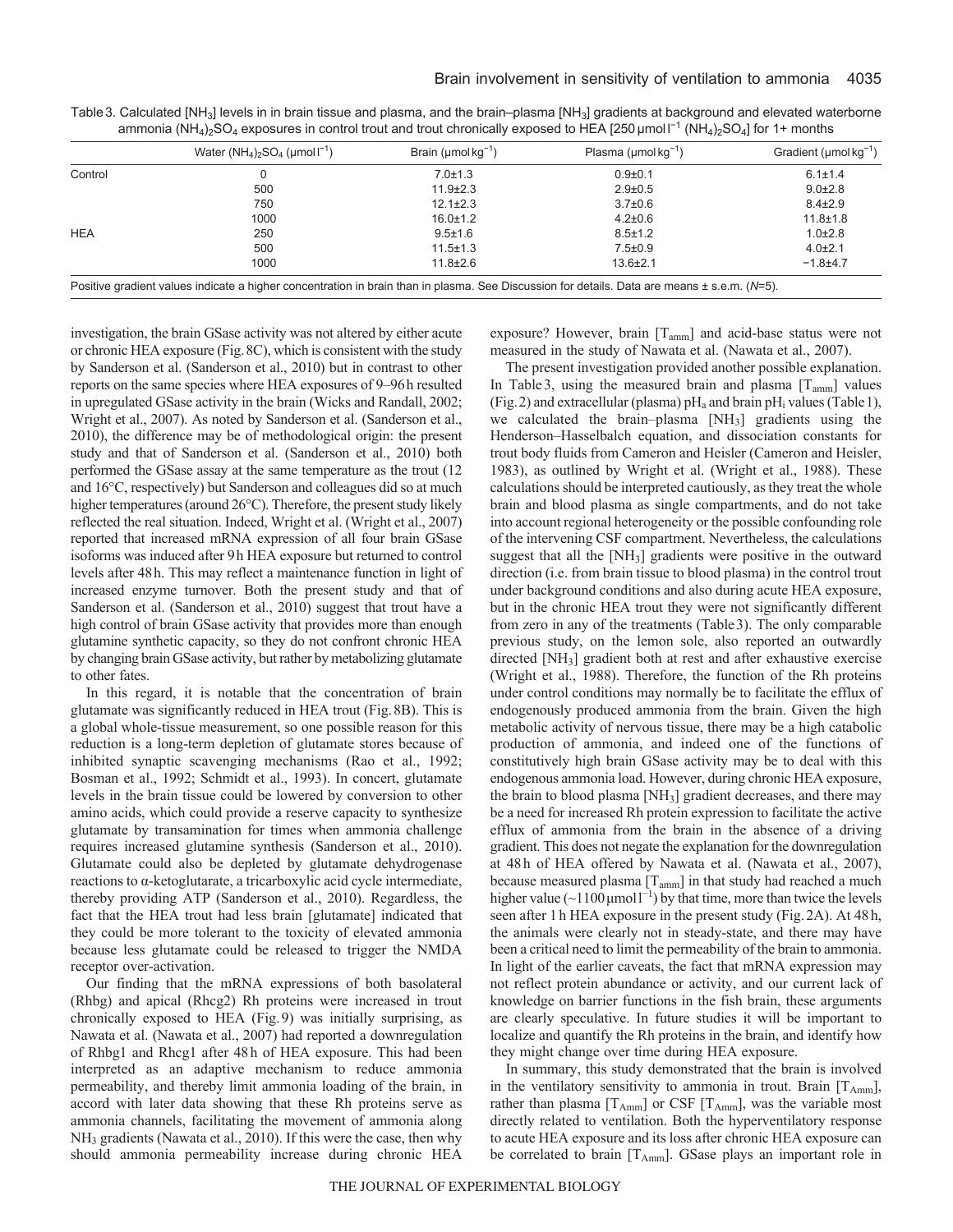# 4036 The Journal of Experimental Biology 216 (21)

regulating brain [TAmm] by converting it to glutamine, but other metabolic pathways and Rh proteins may also be involved. During chronic HEA exposure, decreases in brain [glutamate] may contribute to decreased ventilatory sensitivity to ammonia. In fish, ammonia appears to influence ventilation through effects on both peripheral NECs and central pathways.

#### **ACKNOWLEDGEMENTS**

We thank Dr C. A. Nurse for helpful discussions.

#### **AUTHOR CONTRIBUTIONS**

L.Z. made the greatest contribution to experiment design and execution, data interpretation, and drafting and revising the article. C.M.N. assisted with experimental execution, interpretation of the findings and manuscript revision. C.M.W. contributed to experiment conception and design, and drafting and revising the article.

#### **COMPETING INTERESTS**

No competing interests declared.

#### **FUNDING**

This work was supported by a Natural Sciences and Engineering Research Council of Canada (NSERC) Discovery Grant and a Canada Foundation for Innovation (CFI) award to C.M.W., who is also supported by the Canada Research Chairs Program.

#### **REFERENCES**

- **Arillo, A., Margiocco, C., Melodia, F., Mensi, P. and Schenone, G.** (1981). Ammonia toxicity mechanism in fish: studies on rainbow trout (*Salmo gairdneri* Rich). *Ecotoxicol. Environ. Saf.* **5**, 316-328.
- **Bickler, P. E., Donohoe, P. H. and Buck, L. T.** (2000). Hypoxia-induced silencing of NMDA receptors in turtle neurons. *J. Neurosci.* **20**, 3522-3528.
- **Bosman, D. K., Deutz, N. E. P., Maas, M. A. W., van Eijk, H. M., Smit, J. J. H., de Haan, J. G. and Chamuleau, R. A. F. M.** (1992). Amino acid release from cerebral cortex in experimental acute liver failure, studied by *in vivo* cerebral cortex microdialysis. *J. Neurochem.* **59**, 591-599.
- **Boutilier, R. G., Heming, T. A. and Iwama, G. K.** 1984. Physico-chemical parameters for use in fish respiratory physiology. In *Fish Physiology*, Vol. 10A (ed. W. S. Hoar, D. J. Randall), pp. 403-430. New York, NY: Academic Press.
- **Cameron, J. N. and Heisler, N.** (1983). Studies of ammonia in the rainbow trout: physico-chemical parameters, acid-base behaviour and respiratory clearance. *J. Exp. Biol.* **105**, 107-125.
- **Campbell, A. G. M., Rosenberg, L. E., Snodgrass, P. J. and Nuzum, C. T.** (1973). Ornithine transcarbamylase deficiency: a cause of lethal neonatal hyperammonemia in males. *N. Engl. J. Med.* **288**, 1-6. **Chew, S. F., Wilson, J. M., Ip, Y. K. and Randall, D. J.** (2005). Nitrogenous excretion
- and defense against ammonia toxicity. Nitrogenous excretion and defense against ammonia toxicity. In *Fish Physiology, the Physiology of Tropical Fishes*, Vol. 21 (ed. A. Val, V. Almedia-Val, D. J. Randall), pp. 307-395. New York, NY: Academic Press.

**Chiang, C. H., Pappagianopoulos, P., Hoop, B. and Kazemi, H.** (1986). Central cardiorespiratory effects of glutamate in dogs. *J. Appl. Physiol.* **60**, 2056-2062.

- **Connelly, C. A., Otto-Smith, M. R. and Feldman, J. L.** (1992). Blockade of NMDA receptor-channels by MK-801 alters breathing in adult rats. *Brain Res.* **596**, 99-110. **Cooper, A. J. and Plum, F.** (1987). Biochemistry and physiology of brain ammonia.
- *Physiol. Rev.* **67**, 440-519. **Eddy, F. B.** (2005). Ammonia in estuaries and effects on fish. *J. Fish Biol.* **67**, 1495-
- 1513. **Felipo, V. and Butterworth, R. F.** (2002). Neurobiology of ammonia. *Prog. Neurobiol.* **67**, 259-279.
- **Fivelstad, S. and Binde, M.** (1994). Effects of reduced waterflow (increased loading) in soft-water on Atlantic salmon smolts (*Salmo salar* L.) while maintaining oxygen at constant level by oxygenation of the inlet water. *Aquac. Eng.* **13**, 211-238.
- Gilmour, K. M. (2001). The CO<sub>2</sub>/pH ventilatory drive in fish. *Comp. Biochem. Physiol.* **130A**, 219-240.
- **Hermenegildo, C., Monfort, P. and Felipo, V.** (2000). Activation of *N*-methyl-Daspartate receptors in rat brain *in vivo* following acute ammonia intoxication: characterization by *in vivo* brain microdialysis. *Hepatology* **31**, 709-715.
- **Holeton, G. F. and Randall, D. J.** (1967). The effect of hypoxia upon the partial pressure of gases in the blood and water afferent and efferent to the gills of rainbow trout. *J. Exp. Biol.* **46**, 317-327.
- **Ip, Y. K., Chew, S. F. and Randall, D. J.** (2001). Ammonia toxicity, tolerance and excretion. In *Fish Physiology, Nitrogen Excretion*, Vol. 20 (ed. P. A. Wright, P. M.<br>Anderson), pp. 109-148. New York, NY: New Academic Press.
- **Ip, Y. K., Tay, A. S. L., Lee, K. H. and Chew, S. F.** (2004). Strategies for surviving high concentrations of environmental ammonia in the swamp eel *Monopterus albus*. *Physiol. Biochem. Zool.* **77**, 390-405.
- **Ip, Y. K., Leong, M. W. F., Sim, M. Y., Goh, G. S., Wong, W. P. and Chew, S. F.** (2005). Chronic and acute ammonia toxicity in mudskippers, *Periophthalmodon schlosseri* and *Boleophthalmus boddaerti*: brain ammonia and glutamine contents, and effects of methionine sulfoximine and MK801. *J. Exp. Biol.* **208**, 1993-2004.
- **Knoph, M. B.** (1996). Gill ventilation frequency and mortality of Atlantic salmon (*Salmo salar* L.) exposed to high ammonia levels in seawater. *Water Res.* **30**, 837-842.
- **Kolarevic, J., Takle, H., Felip, O., Ytteborg, E., Selset, R., Good, C. M., Baeverfjord, G., Asgård, T. and Terjesen, B. F.** (2012). Molecular and physiological responses to long-term sublethal ammonia exposure in Atlantic salmon (*Salmo salar*). *Aquat. Toxicol.* **124-125**, 48-57.
- **Lang, T., Peters, G., Hoffmann, R. and Meyer, E.** (1987). Experimental investigations on the toxicity of ammonia: effects on ventilation frequency, growth, epidermal mucous cells, and gill structure of rainbow trout *Salmo gairdneri*. *Dis. Aquat. Org.* **3**, 159-165.
- **Liu, Y., Ji, E. S., Xiang, S., Tamisier, R., Tong, J., Huang, J. and Weiss, J. W.** (2009). Exposure to cyclic intermittent hypoxia increases expression of functional NMDA receptors in the rat carotid body. *J. Appl. Physiol.* **106**, 259-267.
- Lund, P. (1986). L-Glutamine and L-glutamate: UV-method with glutaminase and glutamate dehydrogenase. In *Methods of Enzymatic Analysis*, Vol. 8 (ed. H. U. Bergmeyer), pp. 357-363. Weinheim, Germany: Wiley-VCH.
- **Lutz, P. L., Nilsson, G. E. and Prentice, H. M.** (2003). *The Brain without Oxygen*, 3rd edn. Dordrecht, The Netherlands: Kluwer Academic Publishers.
- **McKenzie, D. J., Randall, D. J., Lin, H. and Aota, S.** (1993). Effects of changes in plasma pH, CO2 and ammonia on ventilation in trout. *Fish Physiol. Biochem.* **10**, 507-515.
- **Milsom, W. K.** (2012). New insights into gill chemoreception: receptor distribution and roles in water and air breathing fish. *Respir. Physiol. Neurobiol.* **184**, 326-339.
- **Milsom, W. K. and Burleson, M. L.** (2007). Peripheral arterial chemoreceptors and the evolution of the carotid body. *Respir. Physiol. Neurobiol.* **157**, 4-11.
- **Nawata, C. M., Hung, C. C. Y., Tsui, T. K. N., Wilson, J. M., Wright, P. A. and Wood, C. M.** (2007). Ammonia excretion in rainbow trout (*Oncorhynchus mykiss*): evidence for Rh glycoprotein and H+-ATPase involvement. *Physiol. Genomics* **31**, 463-474.
- **Nawata, C. M., Wood, C. M. and O'Donnell, M. J.** (2010). Functional characterization of Rhesus glycoproteins from an ammoniotelic teleost, the rainbow trout, using oocyte expression and SIET analysis. *J. Exp. Biol.* **213**, 1049-1059.
- **Nishimura, M., Johnson, D. C., Hitzig, B. M., Okunieff, P. and Kazemi, H.** (1989). Effects of hypercapnia on brain pHi and phosphate metabolite regulation by <sup>31</sup>P-NMR. *J. Appl. Physiol.* **66**, 2181-2188.
- **Poppell, J. W., Roberts, K. E., Thompson, R. F., 3rd and Vanamee, P.** (1956). Respiratory alkalosis accompanying ammonium toxicity. *J. Appl. Physiol.* **9**, 367- 370.
- **Pörtner, H. O., Boutilier, R. G., Tang, Y. and Toews, D. P.** (1990). Determination of intracellular pH and PCO2 after metabolic inhibition by fluoride and nitrilotriacetic acid. *Respir. Physiol.* **81**, 255-273.
- Qin, Z., Lewis, J. E. and Perry, S. F. (2010). Zebrafish (*Danio rerio*) gill neuroepithelial cells are sensitive chemoreceptors for environmental CO<sub>2</sub>. *J. Physiol.* **588**, 861-872.
- **Randall, D. J.** (1982). The control of respiration and circulation in fish during exercise and hypoxia. *J. Exp. Biol.* **100**, 275-288.
- **Randall, D. J. and Ip, Y. K.** (2006). Ammonia as a respiratory gas in water and airbreathing fishes. *Respir. Physiol. Neurobiol.* **154**, 216-225.
- **Randall, D. J. and Tsui, T. K. N.** (2002). Ammonia toxicity in fish. *Mar. Pollut. Bull.* **45**, 17-23.
- **Rao, V. L. R., Murthy, C. R. K. and Butterworth, R. F.** (1992). Glutamatergic synaptic dysfunction in hyperammonemic syndromes. *Metab. Brain Dis.* **7**, 1-20.
- **Sanderson, L. A., Wright, P. A., Robinson, J. W., Ballantyne, J. S. and Bernier, N. J.** (2010). Inhibition of glutamine synthetase during ammonia exposure in rainbow trout indicates a high reserve capacity to prevent brain ammonia toxicity. *J. Exp. Biol.* **213**, 2343-2353.
- **Schenone, G., Arillo, A., Margiocco, C., Melodia, F. and Mensi, P.** (1982). Biochemical bases for environmental adaptation in goldfish (*Carassius auratus* L.): resistance to ammonia. *Ecotoxicol. Environ. Saf.* **6**, 479-488.
- **Schmidt, W., Wolf, G., Grüngreiff, K. and Linke, K.** (1993). Adenosine influences the high-affinity uptake of transmitter glutamate and aspartate under conditions of hepatic encephalopathy. *Metab. Brain Dis.* **8**, 73-80.
- **Shankar, R. A. and Anderson, P. M.** (1985). Purification and properties of glutamine synthetase from liver of *Squalus acanthias*. *Arch. Biochem. Biophys.* **239**, 248-259.
- **Shelton, G.** (1970). The regulation of breathing. In *Fish Physiology*, Vol. 4 (ed. W. S. Hoar and D. J. Randall), pp. 293-359. New York, NY: Academic Press.
- **Sinha, A. K., Liew, H. J., Nawata, C. M., Blust, R., Wood, C. M. and De Boeck, G.** (2013). Modulation of Rh glycoproteins, ammonia excretion and Na<sup>+</sup> fluxes in three freshwater teleosts when exposed chronically to high environmental ammonia. *J. Exp. Biol.* **216**, 2917-2930.
- **Smart, G. R.** (1978). Investigations of the toxic mechanism of ammonia to fish gas exchange in rainbow trout (*Salmo gairdneri*) exposed to acutely lethal concentrations. *J. Fish Biol.* **12**, 93-104.
- **Smith, F. M. and Jones, D. R.** (1978). Localization of receptors causing hypoxic bradycardia in trout (*Salmo gairdneri*). *Can. J. Zool.* **56**, 1260-1265.
- **Soivio, A., Nynolm, K. and Westman, K.** (1975). A technique for repeated sampling of the blood of individual resting fish. *J. Exp. Biol.* **63**, 207-217.
- **Soto-Arape, I., Burton, M. D. and Kazemi, H.** (1995). Central amino acid neurotransmitters and the hypoxic ventilatory response. *Am. J. Respir. Crit. Care Med.* **151**, 1113-1120.
- **Suárez, I., Bodega, G. and Fernández, B.** (2002). Glutamine synthetase in brain: effect of ammonia. *Neurochem. Int.* **41**, 123-142.
- **Sundin, L., Turesson, J. and Taylor, E. W.** (2003). Evidence for glutamatergic mechanisms in the vagal sensory pathway initiating cardiorespiratory reflexes in the shorthorn sculpin *Myoxocephalus scorpius*. *J. Exp. Biol.* **206**, 867-876.
- **Tarakanov, I., Dymecka, A. and Pokorski, M.** (2004). NMDA glutamate receptor antagonism and the ventilatory response to hypoxia in the anesthetized rat. *J. Physiol. Pharmacol.* **55** Suppl., S139-S147.
- **Veauvy, C. M., McDonald, M. D., Van Audekerke, J., Vanhoutte, G., Van Camp, N., Van der Linden, A. and Walsh, P. J.** (2005). Ammonia affects brain nitrogen